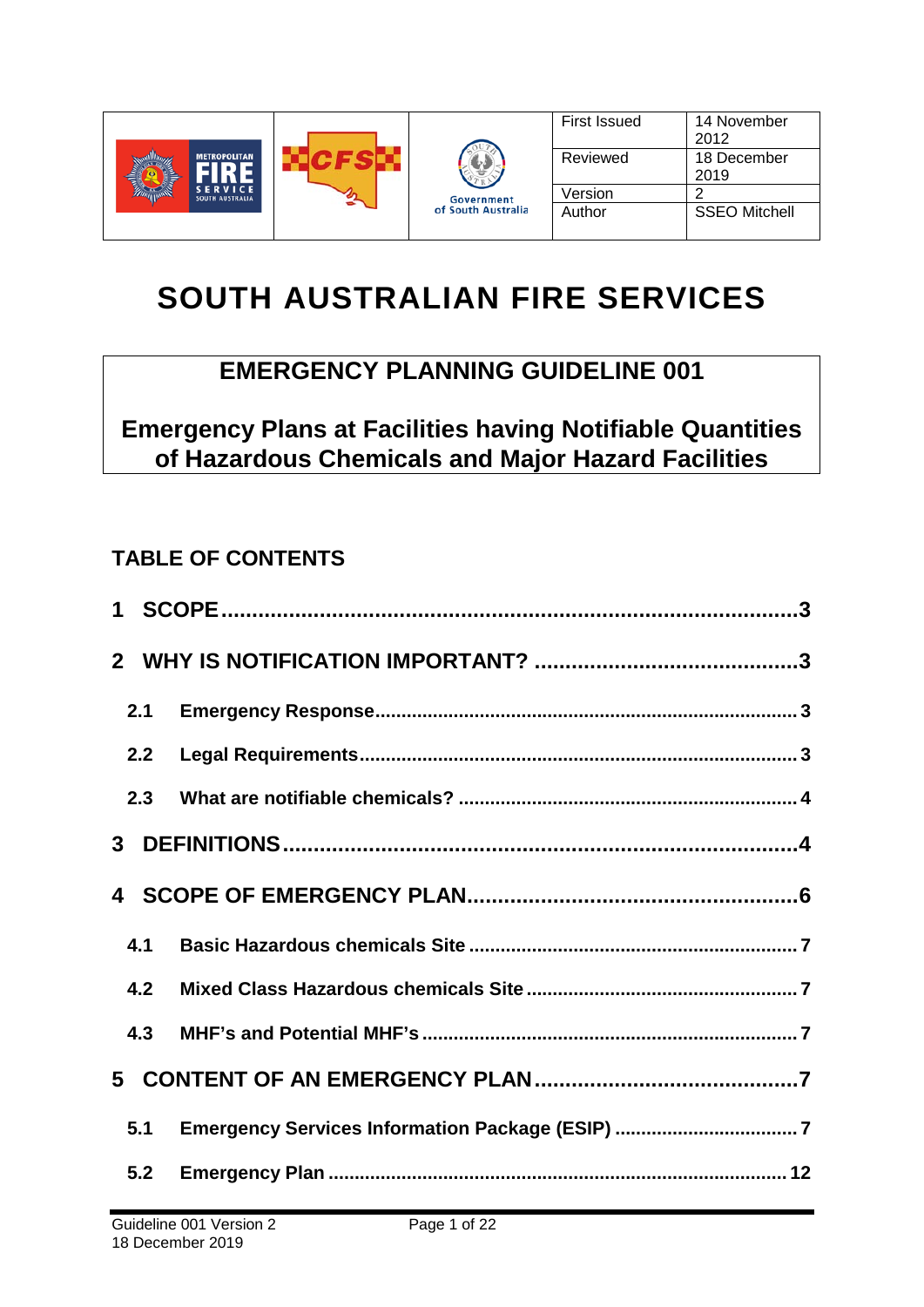|   | 5.2.1  |  |    |  |  |  |  |  |  |
|---|--------|--|----|--|--|--|--|--|--|
|   | 5.2.2  |  |    |  |  |  |  |  |  |
|   | 5.2.3  |  |    |  |  |  |  |  |  |
|   | 5.2.4  |  |    |  |  |  |  |  |  |
|   | 5.2.5  |  |    |  |  |  |  |  |  |
|   | 5.2.6  |  |    |  |  |  |  |  |  |
|   | 5.2.7  |  |    |  |  |  |  |  |  |
|   | 5.2.8  |  |    |  |  |  |  |  |  |
|   | 5.2.9  |  |    |  |  |  |  |  |  |
|   | 5.2.10 |  |    |  |  |  |  |  |  |
|   | 5.2.11 |  |    |  |  |  |  |  |  |
| 6 |        |  |    |  |  |  |  |  |  |
|   |        |  |    |  |  |  |  |  |  |
| 7 |        |  | 20 |  |  |  |  |  |  |
|   |        |  |    |  |  |  |  |  |  |
|   | 20     |  |    |  |  |  |  |  |  |
|   |        |  |    |  |  |  |  |  |  |
|   |        |  |    |  |  |  |  |  |  |
|   |        |  |    |  |  |  |  |  |  |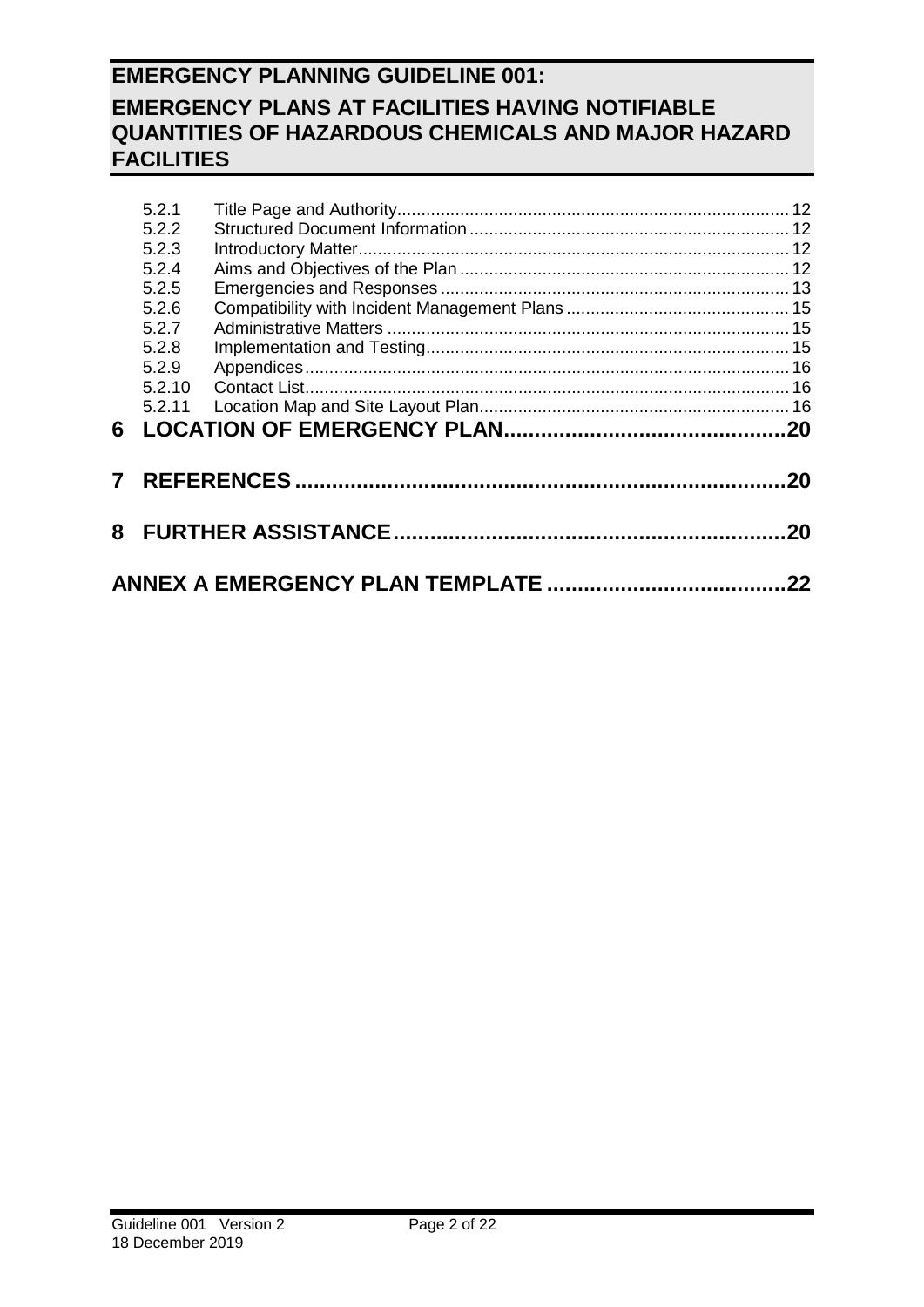### <span id="page-2-0"></span>**1 SCOPE**

This document details South Australian Metropolitan Fire Service (MFS) and South Australian Country Fire Service (CFS) minimum requirements for an emergency plan required to be developed for sites with 'manifest' quantities of hazardous chemicals, and Major Hazard Facilities (MHF) or Potential MHFs.

This document may be used as a guide by occupiers of hazardous chemicals sites, explosive sites and operators of MHFs or potential MHFs to assist in developing an emergency plan for their site. The emergency plan is a critical component in implementing appropriate emergency management strategies.

The emergency plan incorporates pre incident information regarding the facility and required actions to be undertaken in response to various emergency events. An emergency plan is a critical component of the overall site emergency management system that provides procedural and operational guidelines to the emergency controller, site manager, fire wardens and first aid officers. All personnel involved in the implementation of the emergency plan need to be trained and involved in regular exercises to test assumptions made in the emergency plan.

The emergency plan also contains information that assists emergency services personnel in formulating appropriate incident management strategies and tactics.

### <span id="page-2-1"></span>**2 WHY IS NOTIFICATION IMPORTANT?**

#### <span id="page-2-2"></span>**2.1 Emergency Response**

The SA Fire Services use the information you provide about your hazardous chemicals to provide the most effective response to an emergency, and to make sure the highest level of protection is provided for people, property and the environment.

Off-site storage of information is particularly important when the on-site manifest cannot be accessed due to fire/emergency.

It is also used by the Fire Services to better develop their statewide response. By giving the most up to date and accurate information, the Fire Services will be able to protect your site as best they can.

#### <span id="page-2-3"></span>**2.2 Legal Requirements**

The Work Health and Safety Regulation 2012 (WHS Reg.) places the onus upon employers, controllers of premises, occupiers/operators of hazardous chemicals sites or MHF's to carry out a comprehensive risk assessment to identify, eliminate or control hazards and risks at the site. This risk assessment must be used as the basis for developing the emergency plan.

Further, the WHS Reg. also requires employers, controllers of premises, occupiers/operators of hazardous chemicals sites and MHF's to provide such information, instruction and training to employees and other persons as may be necessary to ensure their health and safety.

An emergency plan must be developed and provided:

a) In accordance with Regulation 43 of the WHS Reg – a person conducting business or undertaking at a workplace must ensure that an emergency plan is prepared for the workplace, including for workers who may work at multiple workplaces.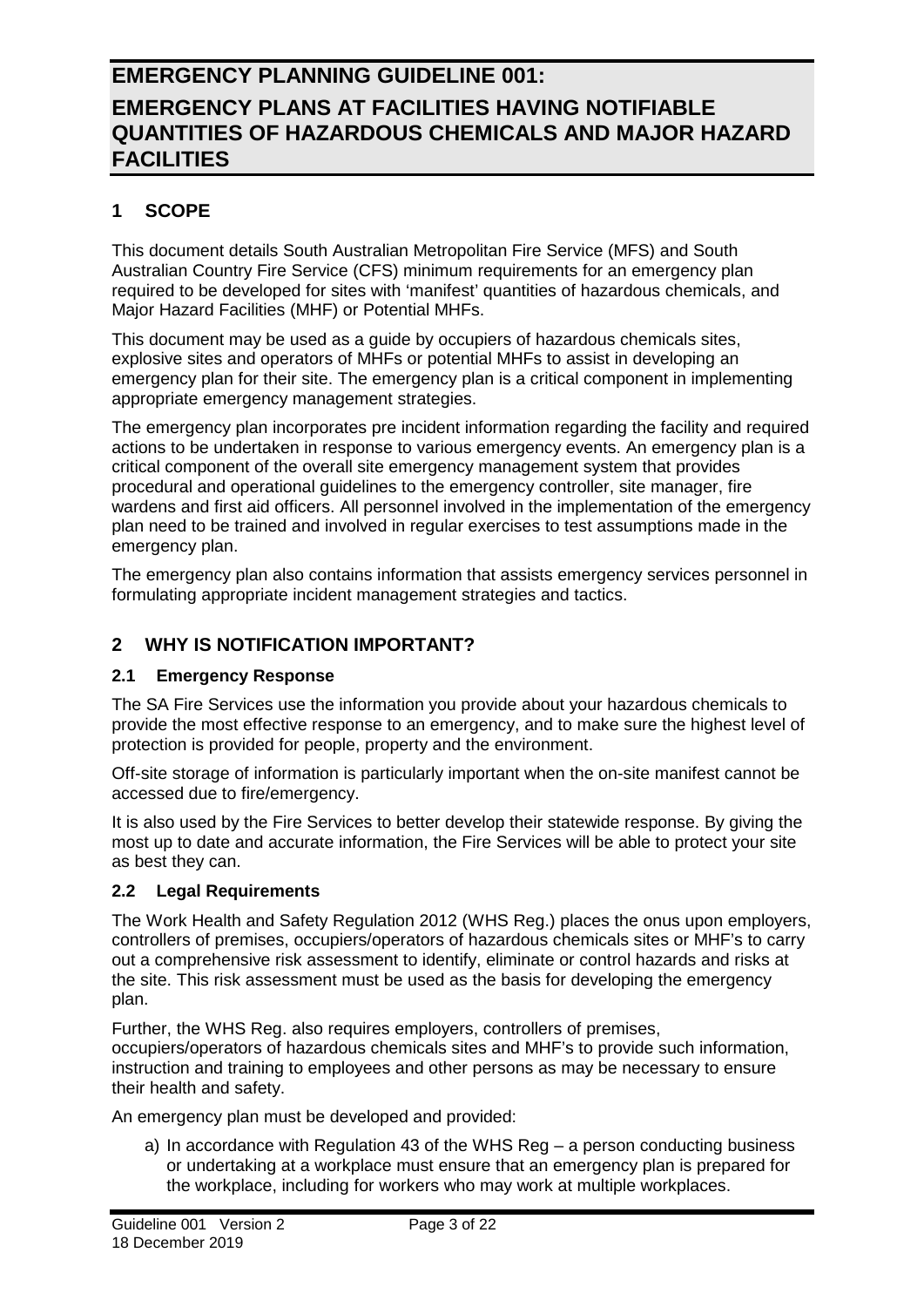- b) In accordance with Regulation 361 of the WHS Reg. when 'manifest' quantities of hazardous chemicals are used, handled or stored; and
- c) In accordance with Regulation 557 of the WHS Reg. for MHF's.

#### <span id="page-3-0"></span>**2.3 What are notifiable chemicals?**

All hazardous chemicals listed in Schedule 11 of the WHS Regulations are notifiable to SA Fire Services if manifest quantities are exceeded.

### <span id="page-3-1"></span>**3 DEFINITIONS**

The following definitions apply in this document:

- a) **Assembly area –** a safe pre-designed open space where persons must assemble after evacuation.
- b) **Basic hazardous chemicals site –** a site that stores, uses or handles manifest quantities of a single class of hazardous chemicals where any relevant risk assessment indicates there should be no off site impacts/effects; OR Petrol stations with 'manifest' quantities of Class 2.1 and 3 hazardous chemicals only.
- c) **Bulk Storage –** Any quantity of hazardous chemical that is:
	- i. In a container with a capacity exceeding 500L or net mass of more than 500kg, or
	- ii. If the hazardous chemical is a solid, an undivided quantity exceeding 500kg
- d) **Emergency Incident –** an emergency incident can be described as an abnormal and dangerous or potentially dangerous situation that harms or threatens to harm persons, property or the environment which requires urgent action to control, correct and return to a safe condition.
- e) **Emergency plan –** a written plan that details the operational procedures required to be undertaken to deal with an emergency.
- f) **Emergency Services Information Package (ESIP) –** a removable and laminated inclusion at the front of the Emergency Plan that contains concise relevant information to allow emergency services to commence initial combat operations.
- g) **Fire Risk Hazardous Chemical –** is a hazardous chemical that can be any of the following:
	- i. A flammable gas
	- ii. A flammable liquid (hazard category 1 to 3)
	- iii. A flammable solid
	- iv. A substance liable to spontaneous combustion
	- v. A substance, which in contact with water, emits flammable gases
	- vi. An oxidising substance
	- vii. An organic peroxide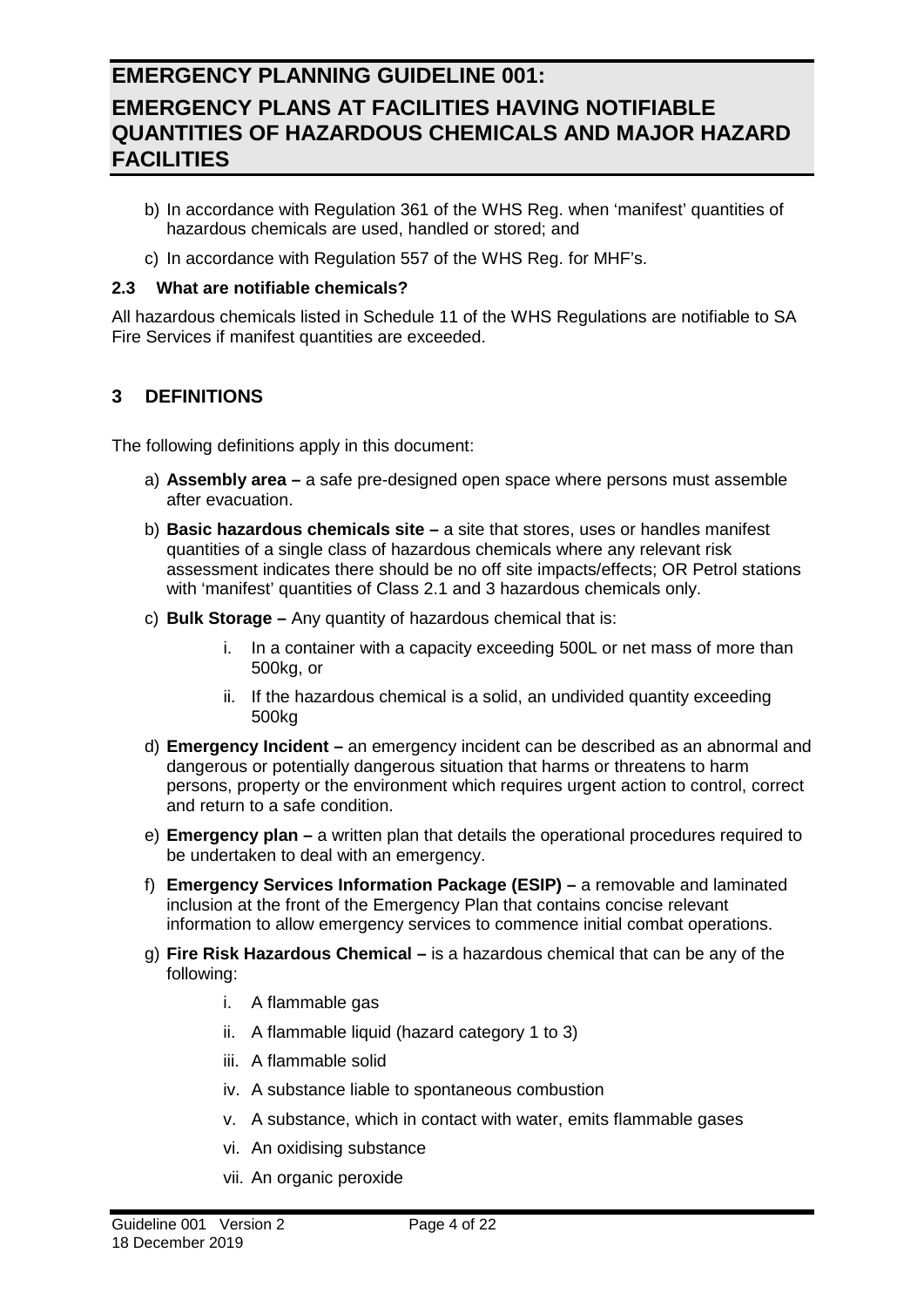viii. Burns readily or supports combustion

- h) **Fire Safety Equipment (FSE) –** equipment installed on site or within a building which provides fire safety through detection, monitoring and suppression systems (e.g. alarms, sprinklers, hydrants, hose reels, FIP, EWIS).
- i) **In Transit -** A load of hazardous chemicals for transport that:
	- i. Is supplied to, or stored at, a workplace in containers that are not opened at the workplace
	- ii. Is not used at the workplace
	- iii. Is kept at the workplace for more than five consecutive days
- j) **Major Hazard Facility (MHF) –** means:
	- i. Facility at which Schedule 15 materials are present or likely to be present in a quantity that exceeds their threshold quantity; or
	- ii. A facility where the aggregate quantity ratio of Schedule 15 materials which are present or likely to be present exceeds 1.0; or
	- iii. A facility at which Schedule 15 materials are present or are likely to be present, not being a facility to which paragraph (i) or (ii) applies, that is, for the time being, determined by Safework SA to be a Major Hazard Facility under Chapter 9 of the WHS Reg.

*Note: Schedule 15 is a reference to Schedule 15 of the WHS Reg.*

- k) **Manifest –** A document containing or compiling key information about the storage and handling of Schedule 11 hazardous chemicals at a workplace including the location, storage type and quantity.
- l) **Manifest Quantities –** in relation to hazardous chemicals, the threshold quantities as detailed in the Table to Schedule 11 of the WHS Reg.
- m)**Mixed class hazardous chemicals site –** a site that stores, uses or handles multiple classes of hazardous chemicals above placard quantity and/or consists of multiple hazardous chemicals stores/depots where the total quantity of hazardous chemicals exceeds manifest quantity. (See Regulation 347 and Table 11.1 of Schedule 11 of the WHS Reg.) AND

A site that does not qualify as a basic hazardous chemicals site.

- n) **Packaged hazardous chemicals –** Is a Schedule 11 hazardous chemical in a container with:
	- i. A capacity not exceeding 500L, or
	- ii. A net mass not exceeding 500kg.

This means the complete product, consisting of goods and their packaging for transport.

o) **Placard quantities –** in relation to hazardous chemicals, the threshold quantities as detailed in the Table to Schedule 11 of the WHS Reg.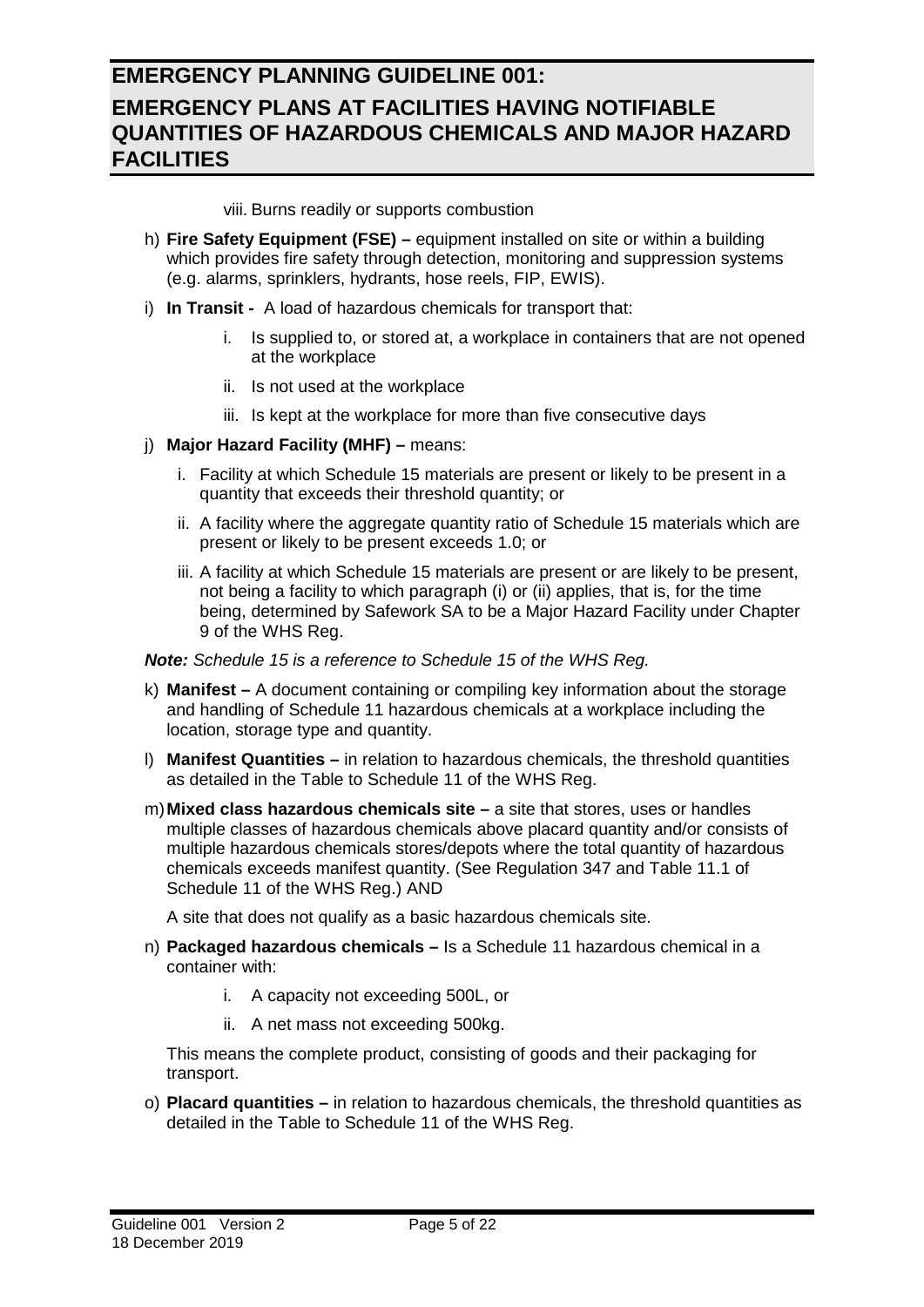#### p) **Potential Major Hazard Facility (MHF) –** means:

- i. Facility where materials listed in Schedule 15 of the WHS Reg. are present or are likely to be present in a quantity that exceeds 10% of their threshold quantity but does not exceed their threshold quantity, or
- ii. A facility where the aggregate quantity ratio of materials listed in Schedule 15 of the WHS Reg. are present or are likely to be present at the facility exceeds 0.1 but does not exceed 1.0 (refer to Clause 4 of Schedule 15 of the WHS Reg. for explanation of the aggregate quantity ratio).
- q) **Security sensitive dangerous substances –** includes security sensitive ammonium nitrate
- r) **Security sensitive ammonium nitrate** means
	- i. Ammonium nitrate; or
	- ii. Ammonium nitrate blasting intermediate; or
	- iii. Ammonium nitrate at greater than 45% mass per mass mixed with any other substance, but not in solution,

However, does not include a substance or article that satisfies the requirements for assignment to Class 1 Dangerous Good.

### <span id="page-5-0"></span>**4 SCOPE OF EMERGENCY PLAN**

Any emergency plan should be developed using the premises/sites risk assessment as a basis for determining what is required at the site, the emergency plan must be site specific and 'fit for purpose' e.g. for a small site the plan need not be overly complex.

As the size of the site increases and/or quantities and nature of hazardous chemicals etc. increases, so to must the level of detailed inclusions in the emergency plan. All assumptions and response strategies developed in the emergency plan must be realistic and achievable.

The emergency plan must not only be written for employees and contractors working at the site, but also for attending emergency responders. Keep this in mind when developing the plan.

Emergency plans shall be provided at locations in accordance with Section 6 of this document.

Safework Australia instructs that the emergency plan [must provide for the following:](https://www.safeworkaustralia.gov.au/topic/emergency-plans-and-procedures#overview)

- Emergency procedures, including an effective response to an emergency
- Evacuation procedures
- Notifying emergency service organisations at the earliest opportunity
- Medical treatment and assistance
- Effective communication between the person authorised to coordinate emergency response and all people at the workplace
- Testing of the emergency procedures including the frequency of testing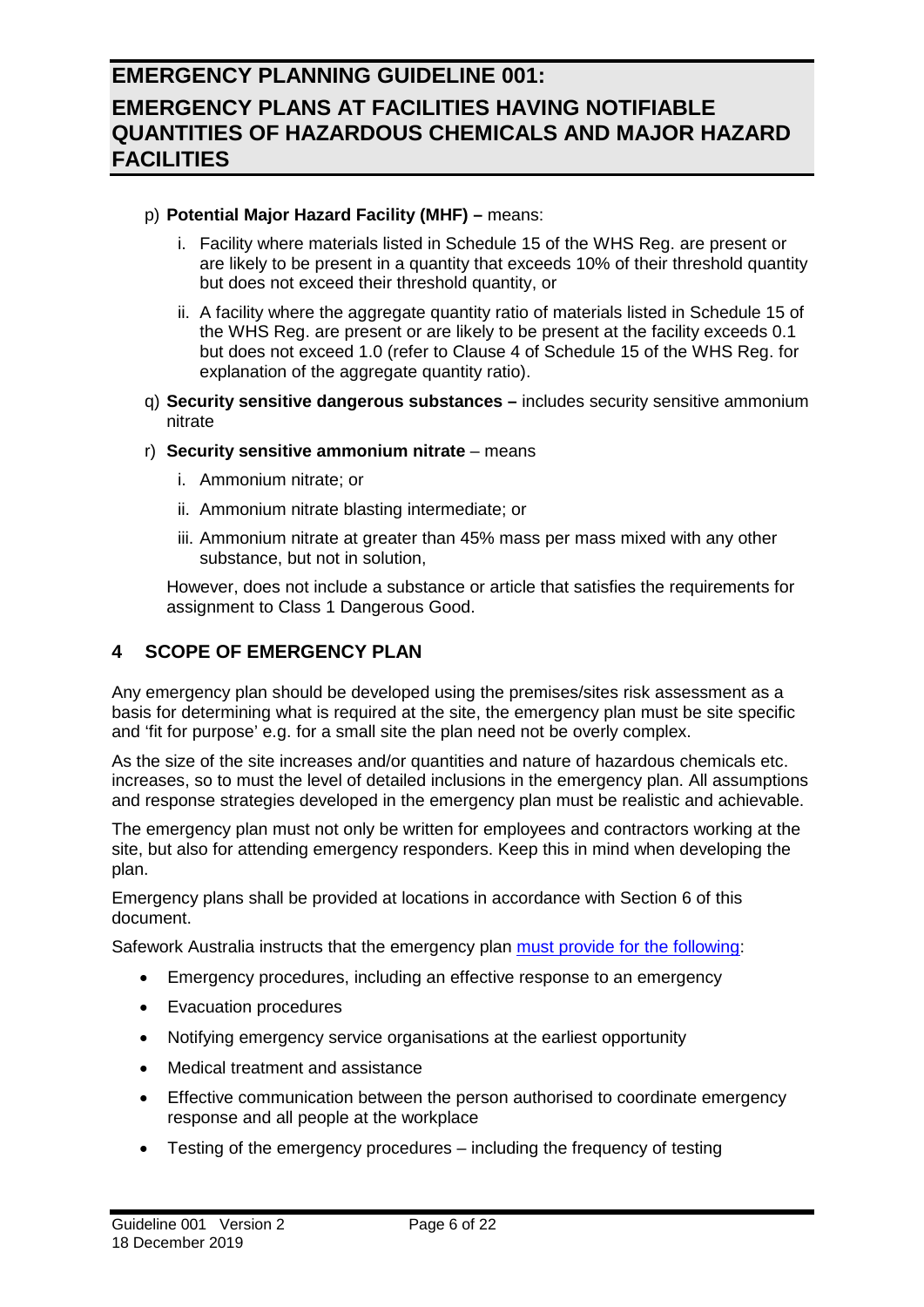• Information, training and instruction to relevant workers in relation to implementing the emergency procedures

#### <span id="page-6-0"></span>**4.1 Basic Hazardous chemicals Site**

As a minimum for a basic hazardous chemicals site, the emergency plan should consist of an ESIP (refer to section 5.1) with additional concise documentation that details personnel emergency training and their actions (emergency procedures) for any reasonably foreseeable emergency incident that may occur at the site (site specific emergency response training and frequency, etc). These actions should include first aid fire fighting/containment (if safe to do so), alarm activation, plant shutdowns and evacuation procedures. A distribution list should also be included.

*Note: This does not restrict occupiers from developing a more detailed emergency plan using section 5 of this document as a guide.*

#### <span id="page-6-1"></span>**4.2 Mixed Class Hazardous chemicals Site**

For a mixed class hazardous chemicals site, the emergency plan should be developed following Sections 5 and Annex A of this document as a guide.

#### <span id="page-6-2"></span>**4.3 MHF's and Potential MHF's**

Due to the potential for significant off site impact, operators of a MHF or Potential MHF should follow the Guide for Major Hazard Facilities - Emergency Plans (Safework Australia) for the preparation of emergency plans for their sites.

### <span id="page-6-3"></span>**5 CONTENT OF AN EMERGENCY PLAN**

### <span id="page-6-4"></span>**5.1 Emergency Services Information Package (ESIP)**

The ESIP is a removable inclusion at the front of the Emergency Plan that contains concise relevant information to allow emergency services to commence initial combat operations. The ESIP must have all pages laminated so that it is durable in harsh environments.

The ESIP should include:

- a A company letter head as a title page displaying business address, PO Box, Head Office address, two emergency contacts (names, corporate positions, business and after hours contact numbers), date prepared and the location of any manifests, emergency plans and Safety Data Sheets (SDS) held on site.
- b Two (2) laminated copies of a scaled site plan (A3 minimum size). The site plan must be clearly legible to firefighters even in dimly lit conditions. [A site plan must:](https://www.safeworkaustralia.gov.au/doc/hazardous-chemicals-example-site-plan)
	- 1. Be drawn to scale and show the direction of true north.
	- 2. Include a legend that explains what any ID numbers and codes stand for.
	- 3. Include a description of the activities carried out in adjoining sites or premises.
	- 4. Show the location of hazardous chemicals stored in bulk and provide their identification details (for example "DGT 3")
	- 5. Show the location of storage areas for packaged hazardous chemicals and IBCs and provide their identification details (for example "PS 3")
	- 6. Show the location where hazardous chemicals are manufactured or generated on site and provide their identification details (for example "MA 2)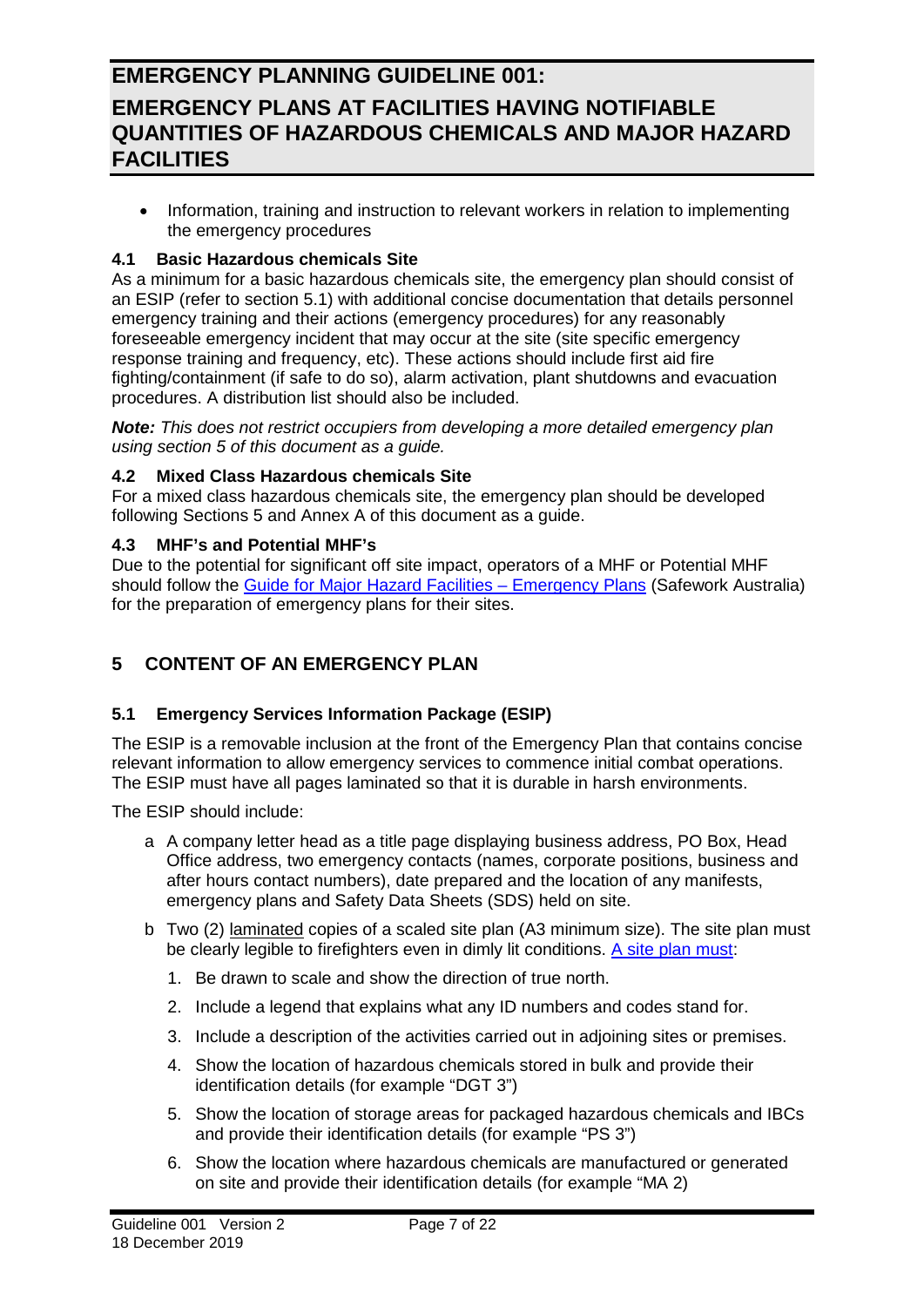- 7. Show the areas which have been designated for chemicals that are "in transit" (for example "ITA 1")
- 8. Describe in words the location of things referred to in items 4-7 above (for example, "the chemicals at DGT 3 are located in the southern corner of the premises and can be reached by entering the main gate and heading south past DGT 4")
- 9. Show the site boundaries
- 10. Show the location of the main entrance and other places of entry to and exit from the workplace (including emergency exits)
- 11. Show any internal roadways
- 12. Show the assembly and safe areas
- 13. Show all fire safety equipment (e.g. boosters, hydrants, sprinklers, fire hose reels, fire/emergency control centres, PPE for site personnel etc),
- 14. Show any essential site services, including fire services and isolation points for fuel, power, bunds, pipe work and stormwater (if applicable)
- 15. Show all drainage systems
- 16. Show where the manifest and emergency plan are located
- 17. Show and provide a description of adjoining workplaces, occupancies or sites (for example "car repair shop" and "furniture factory")
- 18. Show on the site map the location of all other buildings, amenities, fences, car parks and storage areas
- 19. Include the site name, address details, and the date the plan was prepared/revised
- 20. Include any surrounding or adjacent environmentally sensitive areas and watercourses
- 21. Include public street names adjacent to the premises and evacuation routes
- 22. Site topography

*Note: Site plans for large sites should include a grid reference system similar to street directories.*

*Note: More than one diagram may be needed.*

*Note: An example Site Plan can be seen in Figure 3.*

- c A copy of the sites hydrant system block plan (if applicable);
- d A current copy of the "Acknowledgement of Notification of hazardous chemicals on premises' received from Safework SA (where applicable) OR similar concise list detailing location, maximum quantity, class and name of materials.
- e [A manifest detailing all hazardous chemicals/hazardous materials on site](https://www.safeworkaustralia.gov.au/doc/hazardous-chemicals-manifest-template) (example manifests are below)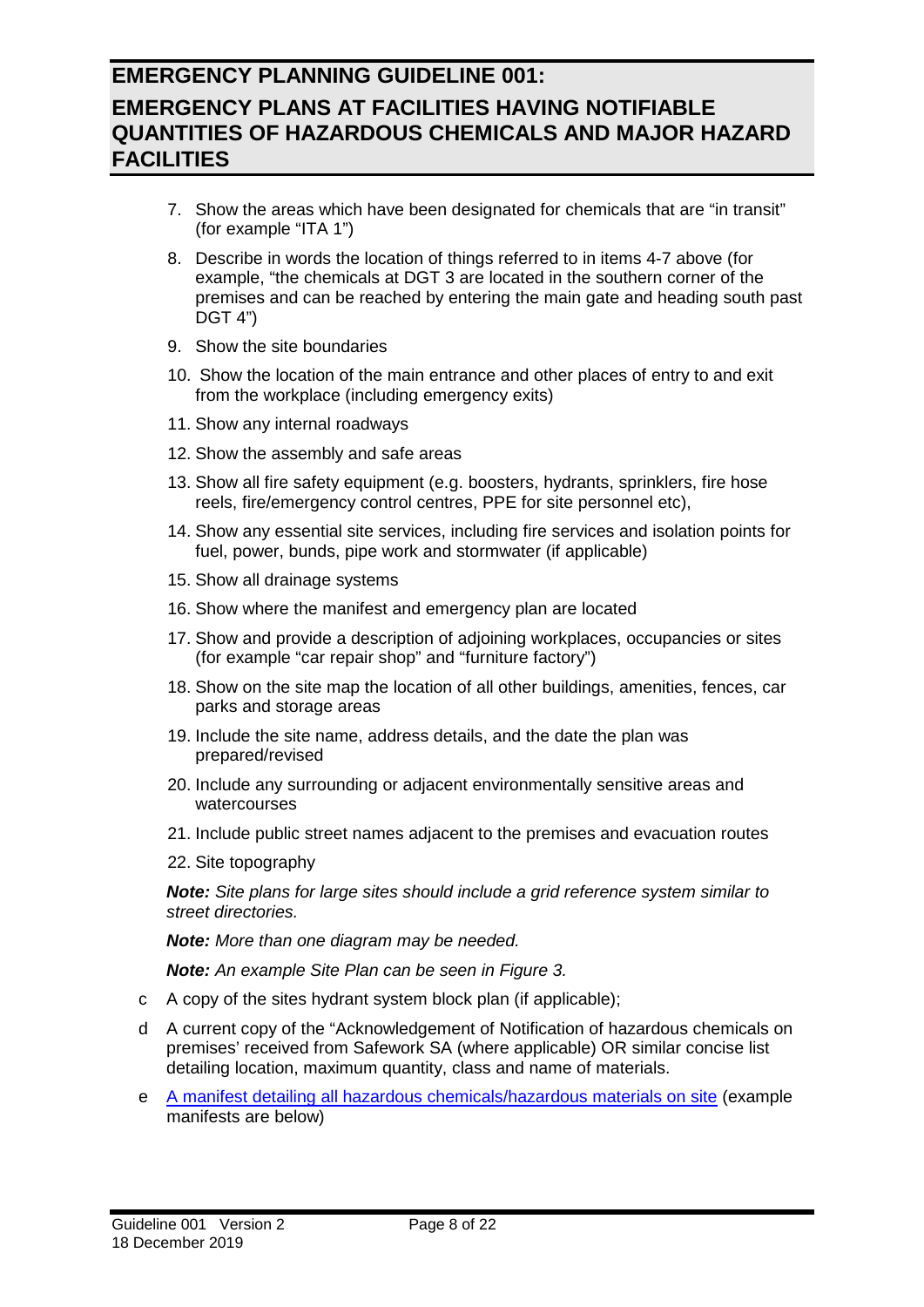# HAZARDOUS CHEMICALS STORED IN BULK

This should include chemicals not stored in a container, for example a stockpile.

|                 |                              |      | <b>Hazardous chemicals</b> |             |                         | <b>Storage Area</b> |                           |                 |          |
|-----------------|------------------------------|------|----------------------------|-------------|-------------------------|---------------------|---------------------------|-----------------|----------|
| Area            | Shipping   UN<br><b>Name</b> | No.  | Class   Sub                | <b>Risk</b> | <b>Packing</b><br>Group | Type of<br>Area     | <b>Design</b><br>capacity | <b>Diameter</b> | Quantity |
| SA <sub>1</sub> | Sulphur                      | 1350 | 4.1                        |             | Ш                       | Open<br>area        | 60,000kg                  | 8m              | 20,000kg |
|                 |                              |      |                            |             |                         |                     |                           |                 |          |

# HAZARDOUS CHEMICALS STORED IN TANKS

This does not include hazardous chemicals stored in intermediate bulk containers (IBCs).

|                  |                                                           |        | <b>Hazardous chemicals</b> |     |                   | <b>Tanks</b> |         |                            |          |
|------------------|-----------------------------------------------------------|--------|----------------------------|-----|-------------------|--------------|---------|----------------------------|----------|
|                  | Shipping   UN   Class   Sub   Packing   Type<br>Area Name | No.    |                            |     | <b>Risk Group</b> |              |         | <b>Capacity   Diameter</b> | Quantity |
| DGT <sub>1</sub> | Methanol                                                  | 1230 3 |                            | 6.1 |                   | u/a          | 30,000L | 3m                         | 20,000L  |
|                  |                                                           |        |                            |     |                   |              |         |                            |          |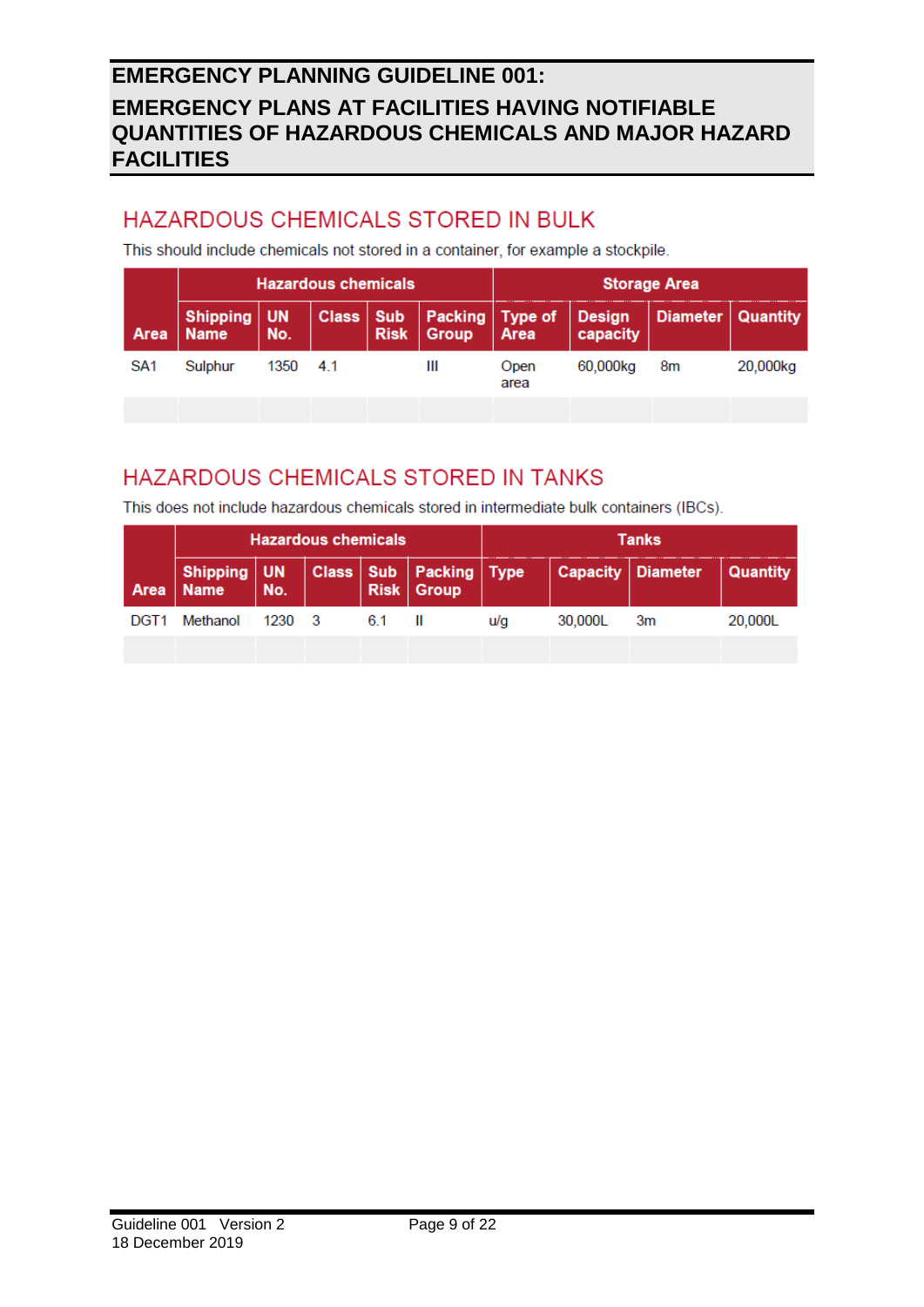### **PACKAGE STORES**

This includes stores of IBCs.

#### Package store 1

|                 |                                |        | <b>Hazardous chemicals</b> | <b>Storage Area</b>       |                  |                        |                            |                     |
|-----------------|--------------------------------|--------|----------------------------|---------------------------|------------------|------------------------|----------------------------|---------------------|
| Area            | <b>Shipping</b><br><b>Name</b> | UN No. | <b>Class</b>               | <b>Sub</b><br><b>Risk</b> | Packing<br>Group | <b>Type of</b><br>Area | Average<br><b>Quantity</b> | Largest<br>Quantity |
| PS <sub>1</sub> | Chlorine                       | 1017   | 2.3                        | 5.1<br>8                  |                  | Cylinders<br>in use    | 70L                        | 70L                 |
|                 |                                |        |                            |                           |                  |                        |                            |                     |
|                 |                                |        |                            |                           |                  |                        |                            |                     |
|                 |                                |        |                            |                           |                  |                        |                            |                     |

#### Package store 2

|                 |                                                 | <b>Hazardous chemicals</b> | <b>Storage Area</b> |                           |                         |                        |                     |                            |
|-----------------|-------------------------------------------------|----------------------------|---------------------|---------------------------|-------------------------|------------------------|---------------------|----------------------------|
| Area            | <b>Shipping Name</b>                            | <b>UN</b><br>No.           | <b>Class</b>        | <b>Sub</b><br><b>Risk</b> | Packing<br><b>Group</b> | <b>Type of</b><br>Area | Average<br>Quantity | Largest<br><b>Quantity</b> |
| PS <sub>2</sub> | Organophosphorus<br>pesticide, liquid,<br>toxic | 3018                       | 6.1                 |                           | Ш                       | Roofed<br>store        | 2.000L              | 2,500L                     |
|                 |                                                 |                            |                     |                           |                         |                        |                     |                            |
|                 |                                                 |                            |                     |                           |                         |                        |                     |                            |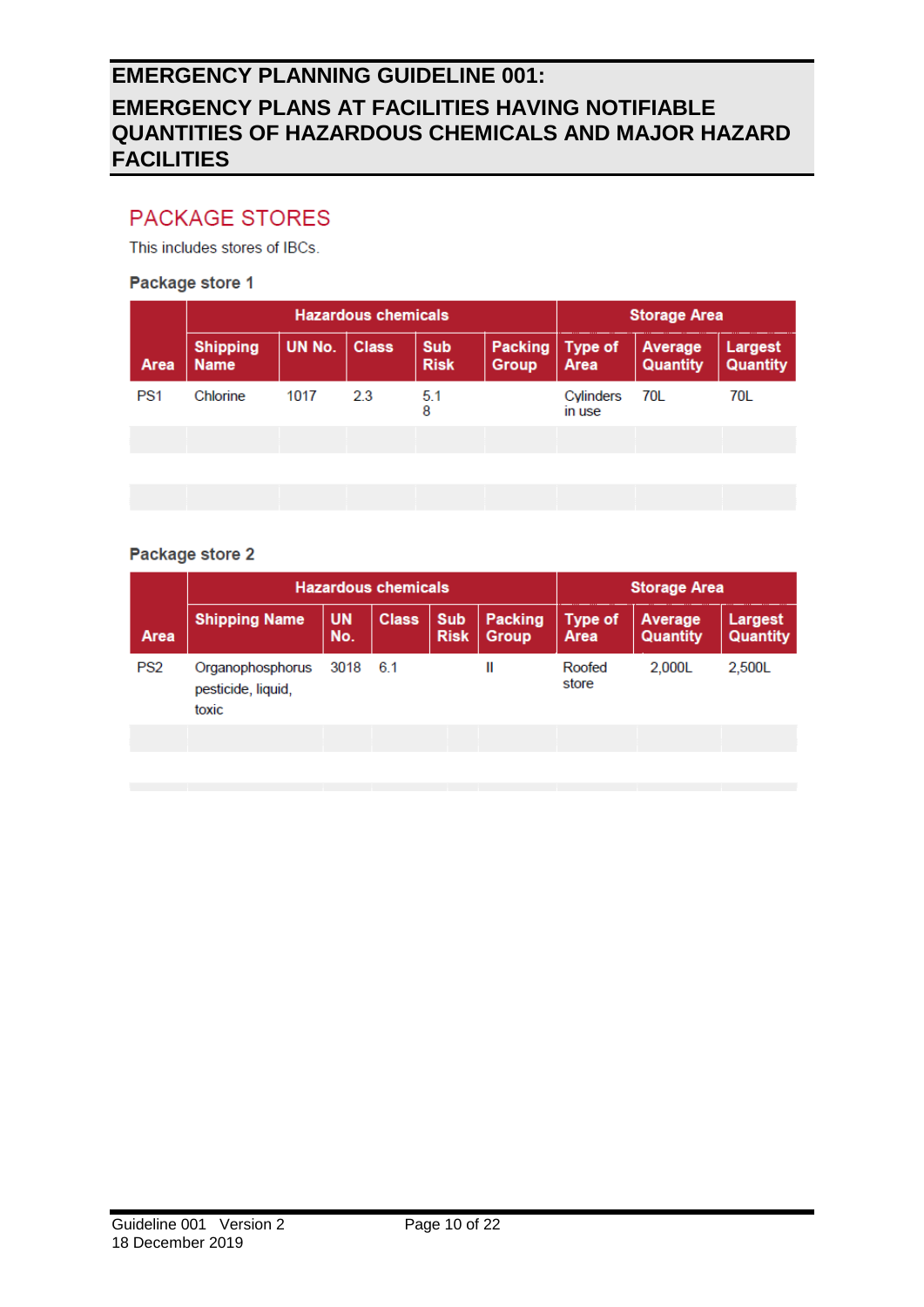### **CHEMICALS IN TRANSIT**

A chemical is considered 'in transit' if it:

- is supplied to, or stored at, a workplace in containers that are not opened at the workplace; and
- is not used at the workplace; and
- is kept at the workplace for not more than 5 consecutive days.  $\bullet$

Providing all the associated transport documents are kept with the manifest, then a separate table like the one below is not required.

#### **Transit Areas**

|                 |                        |           | <b>Hazardous chemicals</b> | <b>Transit Area</b>       |                  |                     |                     |
|-----------------|------------------------|-----------|----------------------------|---------------------------|------------------|---------------------|---------------------|
| Area            | <b>Shipping Name</b>   | UN<br>No. | <b>Class</b>               | <b>Sub</b><br><b>Risk</b> | Packing<br>Group | Average<br>Quantity | Largest<br>Quantity |
| TA <sub>1</sub> | Krypton,<br>compressed | 1056 2.2  |                            |                           |                  | 500L                | 1,000L              |
|                 |                        |           |                            |                           |                  |                     |                     |

### **MANUFACTURING AREAS**

|                 | <b>Hazardous chemicals</b>         | <b>Manufacturing Area</b> |              |             |                        |                     |                     |
|-----------------|------------------------------------|---------------------------|--------------|-------------|------------------------|---------------------|---------------------|
| Area            | <b>Shipping Name</b>               | <b>UN</b><br>No.          | <b>Class</b> | <b>Risk</b> | Sub   Packing<br>Group | Average<br>Quantity | Largest<br>Quantity |
| MA <sub>1</sub> | Isopropanol (Isopropyl<br>alcohol) | 1219                      |              |             |                        | 2,500L              | 4.000L              |

NOTE:

- Area should correspond to the locations in the site plan.
- Type of area might include "Roofed store", "Drum Store" etc.
- The diameter of the tank is required for a fixed vertical tank used to store fire risk hazardous chemicals
- Type of tank refers to underground  $(u/g)$  or above ground  $(a/g)$
- f Details of any hazardous chemicals/hazardous materials manufactured/blended etc. on site for which the emergency services may not have access to a SDS (if applicable).
- g Highlight details of any Class 4.2 or 4.3 hazardous chemicals, or any other substances that are reactive to water, on site (if applicable).

*Note: An ESIP as listed above can also satisfy the requirements of Regulation 347 and Schedule 12 of the WHS Reg. in relation to the provision of a manifest.*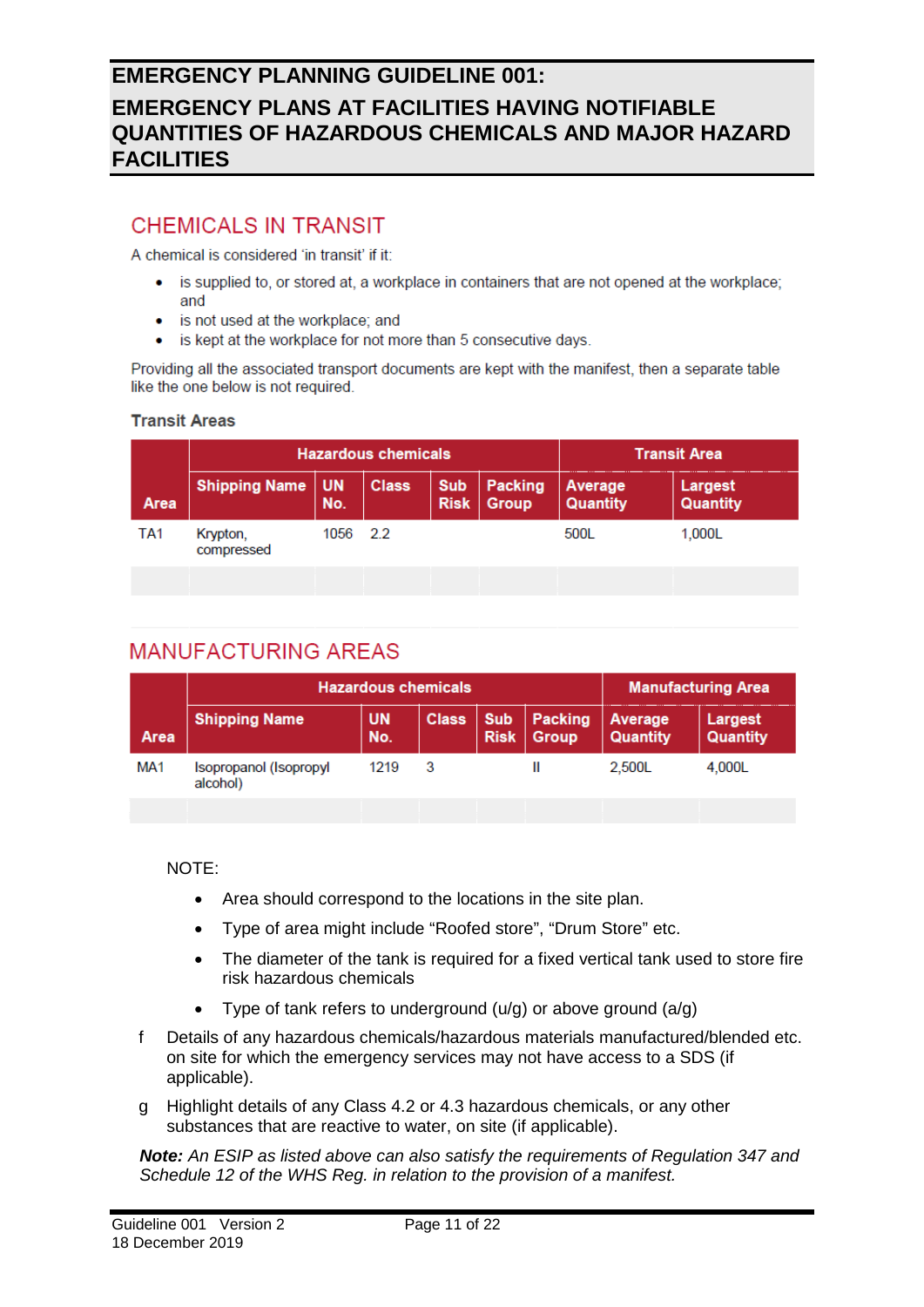### <span id="page-11-0"></span>**5.2 [Emergency Plan](https://www.safeworkaustralia.gov.au/system/files/documents/1901/code_of_practice_-_managing_the_risks_of_hazardous_chemicals_0.pdf)**

#### <span id="page-11-1"></span>*5.2.1 Title Page and Authority*

The front cover of the emergency plan (title page) must clearly identify that the document is the emergency plan for the nominated building of the facility (refer to Figure 1).

The plan should also indicate that it has been prepared and authorised by a responsible person such as an owner or manager, and that the plan is current as defined by the release date.

#### <span id="page-11-2"></span>*5.2.2 Structured Document Information*

The emergency plan must be a structured document having a hierarchy of headings outlined by a table of contents at the beginning of the plan. All pages should also be numbered with the contents matching the appropriate pages for referencing.

The plan should include a distribution list of all positions or organisations supplied with a copy of the plan. The distribution list is used when promulgating updates and revisions of the plan.

EMERGENCY PLAN FOR:

ABC PTY LTD 1 BROWN STREET JONESVILLE SA

Prepared by: ABC Pty Ltd Authorised by: John Smith – Manager Date: 1 September 2011

Figure 1: Sample Title Page of Emergency Plan

The emergency plan must be reviewed in accordance with regulatory requirements. The MFS and CFS recommend that the emergency plan contact list be reviewed annually, as a minimum.

A record of plan amendments should be included in the plan. The plan should indicate the position responsible for revising the plan and applicable revision schedule (refer to section 5.8).

A glossary and abbreviations section should be added to defining any special terminology, titles or acronyms used within the plan.

#### <span id="page-11-3"></span>*5.2.3 Introductory Matter*

The emergency plan should include an introduction that briefly describes the site covered by the plan including an outline of main functional areas. This should include operating hours and the minimum and maximum number of staff on site at any one time.

A clear and simple definition of what constitutes an emergency incident on the site and various levels of possible emergencies should be provided (e.g. refer to definition of 'emergency incident').

*Note: Recommended levels of emergency are i) local, ii) site, and iii) external.*

#### <span id="page-11-4"></span>*5.2.4 Aims and Objectives of the Plan*

The emergency plan should include a broad statement outlining the aim or purpose of the plan.

Statements that detail the results expected to be achieved from applying the plan, such as the following, should supplement the aim:

1. Control or limit any effect of an emergency, or potential emergency, on or off site;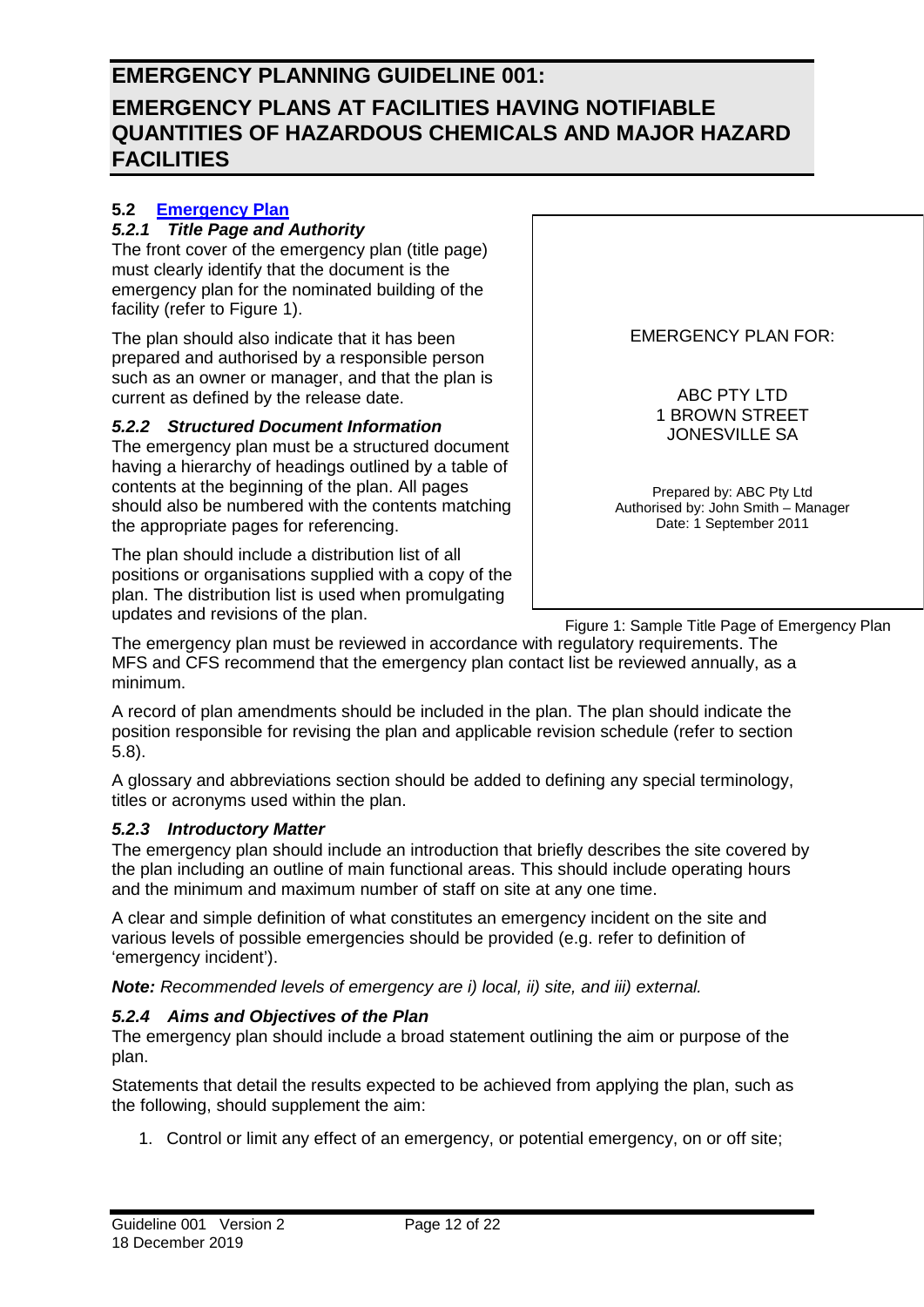- 2. Facilitate emergency response and provide assistance on the site as is appropriate for the situation;
- 3. Ensure that all vital information is communicated to relevant persons and external agencies as soon as possible;
- 4. Facilitate the reorganisation and recovery operations so that normal operations can be resumed;
- 5. Provide relevant emergency training so that a high level of continuous emergency preparedness is maintained; and
- 6. Provide a basis for revision of emergency procedures.

#### <span id="page-12-0"></span>*5.2.5 Emergencies and Responses*

The emergency plan must **identify** and **define** the **types of emergency incidents** that could occur and their **potential impacts** on and off site.

#### *Note: The site risk assessment should be used as a guide for this purpose.*

The following are typical emergency events that may be relevant to your site and should be included along with corresponding action guidelines:

- a) Fire;
- b) Explosion;
- c) Spills;
- d) Gas leak;
- e) Natural events (e.g. earthquake);
- f) Impact events;
- g) Civil disturbances;
- h) Any other type of incident specific to the site (as identified by a risk assessment).

#### **Initial Response**

The plan must identify a staff position that will assume the role of 'emergency controller' for the site.

A hierarchy of positions should be nominated to assume the role of emergency controller when the first nominated person is unavailable, extending to a nominated person for when the site is not staffed (e.g. emergency contact person).

If the emergency incident escalates to a level requiring a response from emergency services, then the emergency controller must assume or appoint the role of emergency services liaison officer.

The plan must also nominate staff positions which will perform specific functions as required under the emergency plan (reference should be made to Australian Standard 3745 – Planning for Emergencies in Facilities).

The plan must also provide site contact details (e.g. telephone extension numbers) for nominated staff. Functions should be addressed in priority specific to the site, and include the following principles:

• Containment of hazard e.g. fire or spill (specify actions to minimise any secondary damage, if safe to do so e.g. Plant shutdown, first aid, fire fighting);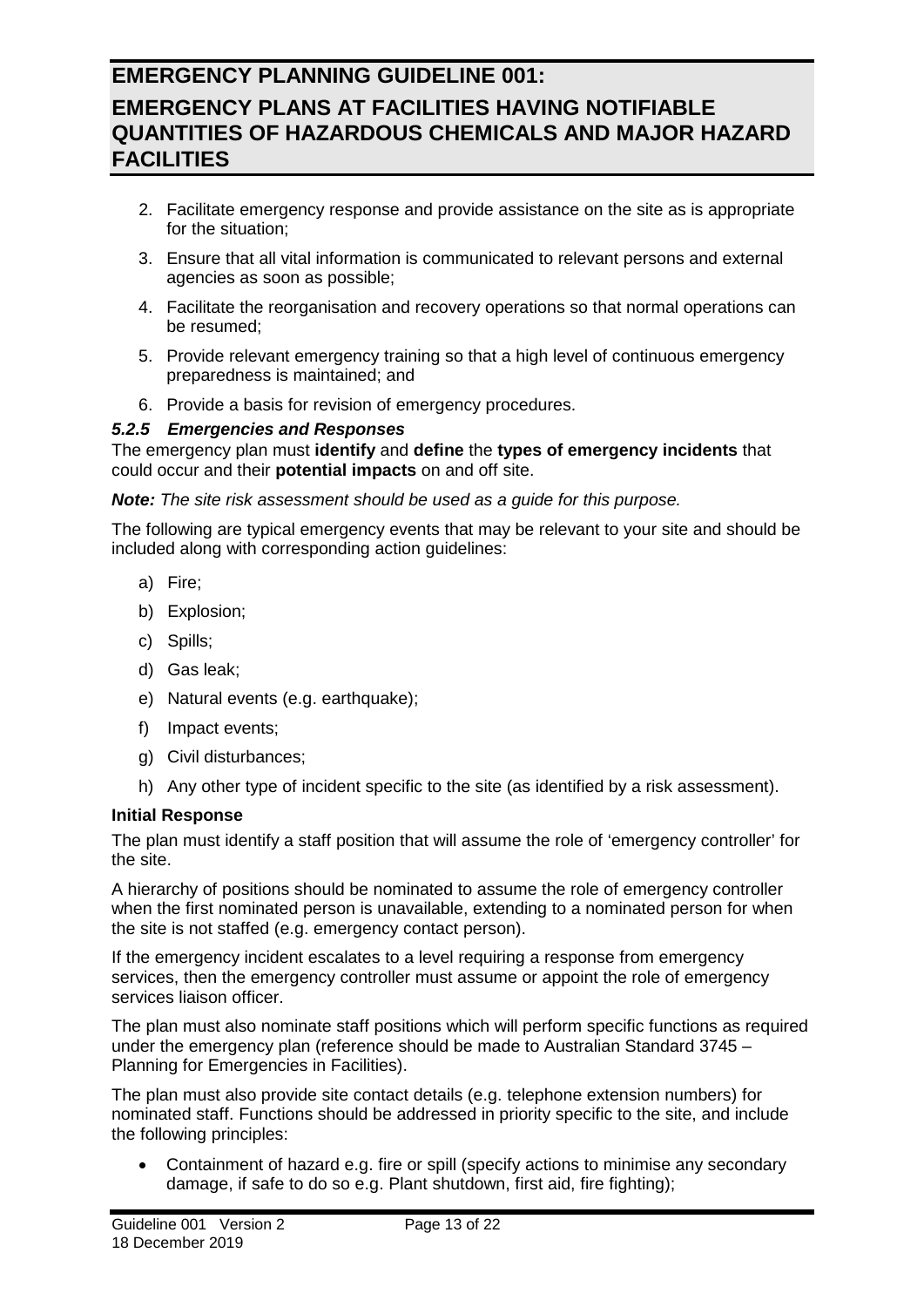- Rescue (highlighting that rescuers should not place themselves in danger);
- First Aid, including possible decontamination of persons affected; and
- Emergency Procedures (must be clear, simple and achievable).

Some functions will be performed by all persons (e.g. evacuation) while others by nominated persons only (e.g. first aid).

Appropriate evacuation procedures should be included in the evacuation plan along with specific instructions applicable for the various sections/buildings and visitors to the site. The evacuation procedures should cater for both regular occupants (i.e. staff) and visitors to the site.

The evacuation of people outside of the site boundaries is the responsibility of SA Police (SAPoL).

#### **Internal Emergency Resources**

The plan should list internal emergency resources that are available, including:

- Installed firefighting equipment e.g. deluge, hydrant systems;
- Fire suppression mediums e.g. foam stocks;
- First attack (first aid) firefighting equipment e.g. Portable fire extinguishers, fire hose reels;
- Emergency Response or on site firefighting teams, where staffing levels are appropriate;
- Medical first aid equipment;
- First aid officers/teams; and
- Specialist equipment that may be available e.g. backhoes forklifts etc.

#### **Raising Alarm**

The plan should detail the actions of person/s who first notice an emergency occurrence and how they are to activate or raise an alarm. An alarm is an act of communication that necessitates an appropriate response. Pre-planned responses to raised alarms need to be included in the emergency plan.

The plan should detail procedures to ensure that the relevant emergency service is contacted. In most cases, this will be the fire service. The contact number should always be identified as '000' triple zero, not specific stations. Instructions should also be provided on information to be given to the emergency service including:

- a) Location of the site,
- b) The type of emergency,
- c) Any casualties or injuries,
- d) What assistance is required,
- e) Any hazards that may be encountered,
- f) Your name and telephone contact number.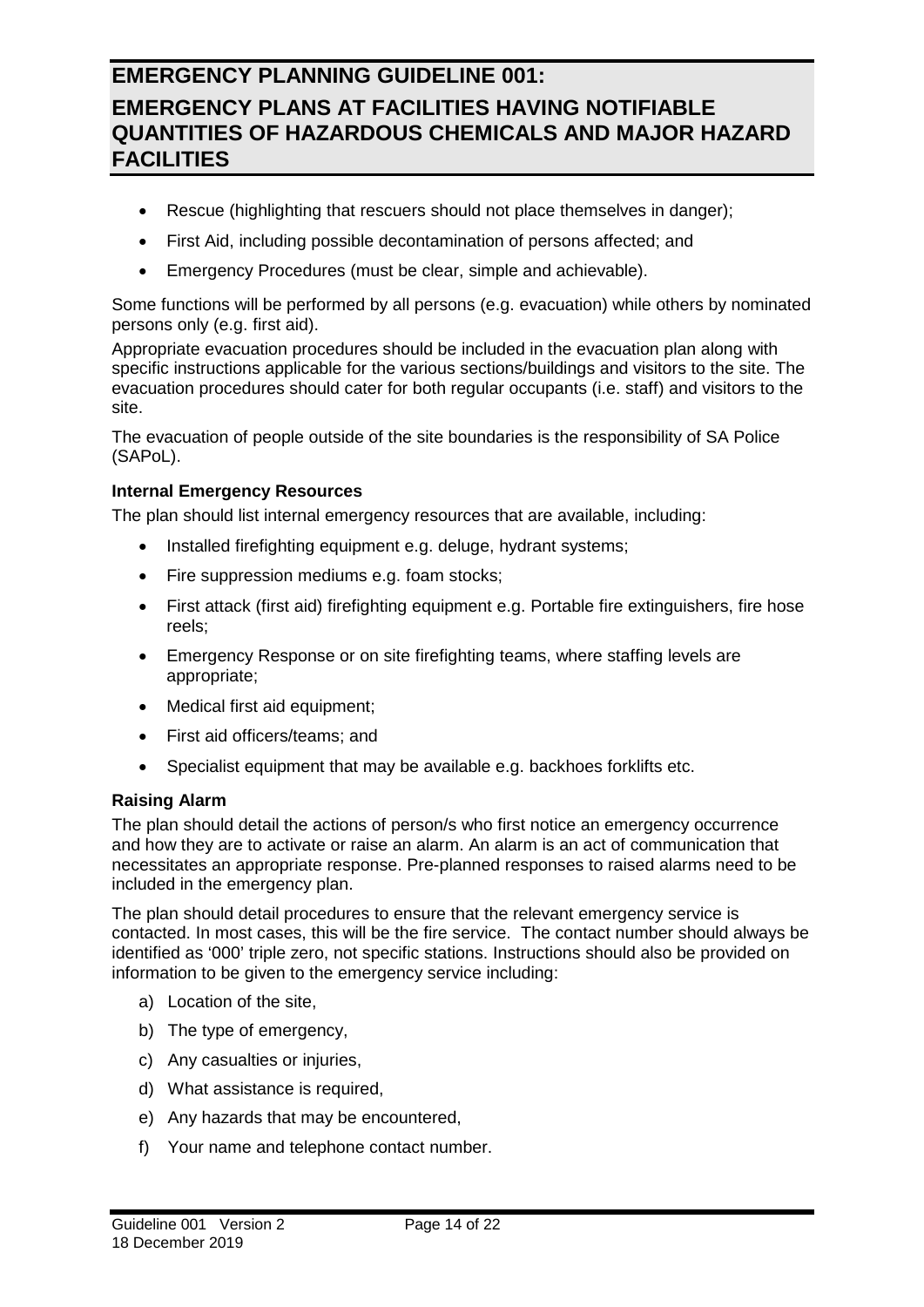Details of the types of alarm systems installed and how they are operated, tested and maintained should be included. Manual alerting instructions should be provided to initiate emergency procedures for the site (e.g. contact site's emergency controller, activate manual call points).

Contact phone numbers of adjacent facilities should be provided so that a nominated person can notify those facilities of an emergency that may have some impact upon them.

#### **Terminating an Emergency**

Once the emergency services have declared that their role is complete, control of the site will be handed back to the facility's emergency controller.

The plan should address how the site's emergency controller may deactivate the emergency plan and facilitate restoration and reconstruction activities to resume normal operations of the site.

#### <span id="page-14-0"></span>*5.2.6 Compatibility with Incident Management Plans*

It is essential that the emergency plan is compatible with local emergency services operations (i.e. the plan should clearly articulate which emergency services agencies are responsible for the various types of emergencies) – refer to the South Australian State Emergency Management Plan.

The plan should clearly define when control of the emergency (and site) is required to be handed over to the relevant emergency service.

#### <span id="page-14-1"></span>*5.2.7 Administrative Matters*

Emergency plans should include a consideration of procedures/requirements in the event of a failure or maintenance shutdown etc. of fire protection equipment.

In the event that any of the components of the fire protection or fire fighting equipment is rendered inoperative, the occupier must ensure the following:

- The implications of the inoperability are assessed;
- Alternative measures are taken to control, to the same level of effectiveness, those risks that were controlled when the equipment was functioning fully; and
- Action is taken to return this equipment to full operation.

Provisions should be made to conduct regular debriefs, responses to the media and public relations announcements.

Cooperation with statutory investigations must be ensured, particularly the need to preserve evidence for internal and/or external investigations.

The plan must specify procedures to produce a written report on the emergency event. As part of the report, the performance of the emergency plan should be reviewed regarding the emergency incident that occurred.

Irrespective of any post emergency review, the plan should be reviewed in accordance with legislative requirements and whenever changes that may affect the site occur, either on or off site (e.g. building modifications) to ensure that it remains current and effective.

#### <span id="page-14-2"></span>*5.2.8 Implementation and Testing*

The emergency plan should be tested when first devised and after each modification.

Throughout the year, at suitable intervals, practice drills and simulated emergencies should be undertaken and involve all workers **and the emergency services authority**. These drills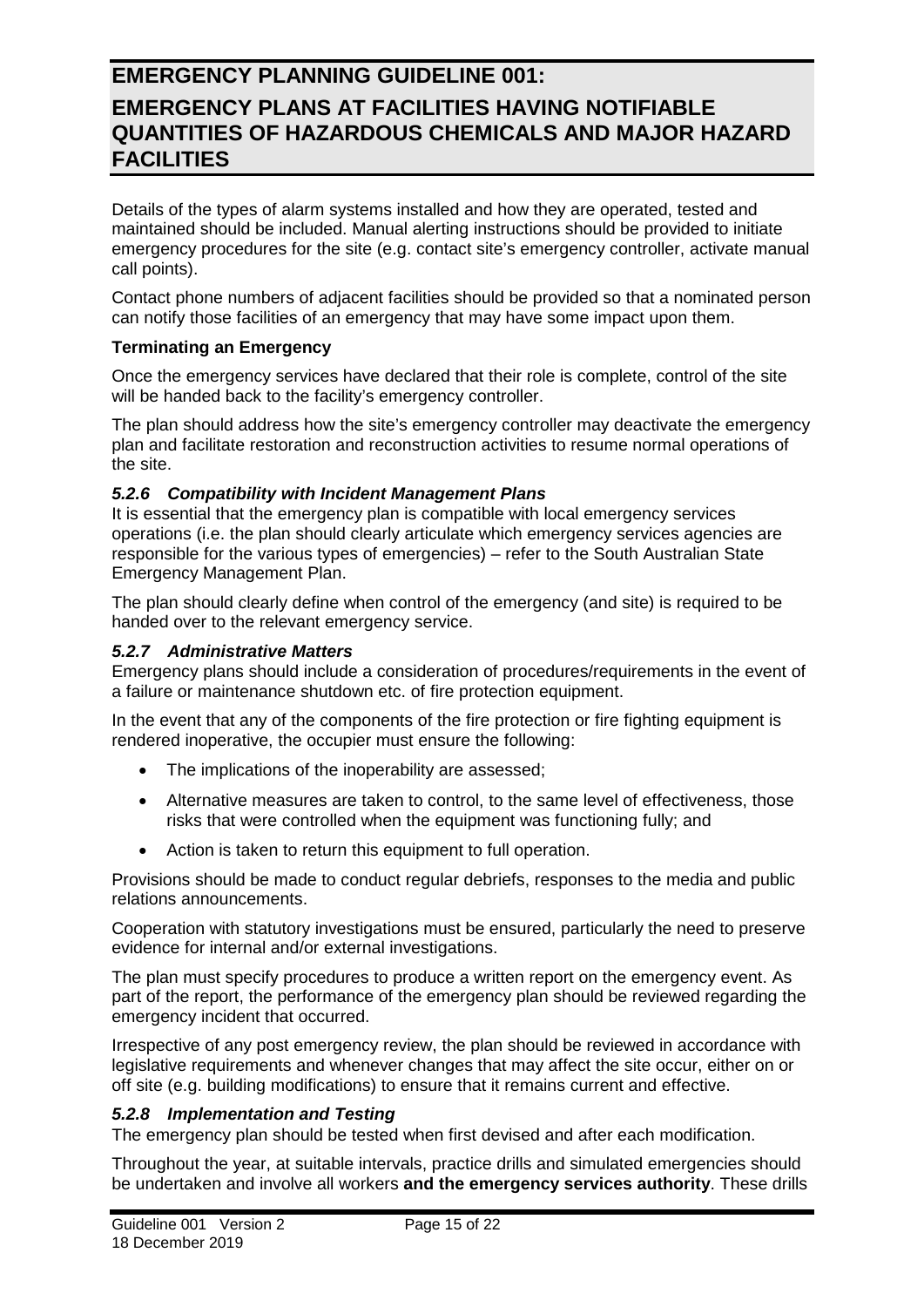should be focused on familiarising anyone who would be involved in an incident related to the storage and handling of hazardous chemicals with the workplace procedures.

SA Fire Services must be invited to all practice drills and simulated emergencies through the email address: [samfsscientificofficer@sa.gov.au](mailto:samfsscientificofficer@sa.gov.au)

#### <span id="page-15-0"></span>*5.2.9 Appendices*

The appendices should include relevant supplementary information that can be used by the emergency controller, site manager and the emergency services.

Details of hazards posed by placard quantities of hazardous chemicals, explosives and security sensitive dangerous substances and control measures provided should be included.

*Note: The appendices should include information which is subject to regular change (e.g. contact lists etc) so that they can be easily updated.*

The requirement to provide a manifest as an inclusion to the emergency plan has been deleted to reflect current legislation that requires occupiers to prepare manifests and provide them so as to be readily accessible to emergency services at the sites main entrance. The MFS and CFS recommends that copies of any hazardous materials register, hazardous chemicals registers (may be a combined document) and Safety Data Sheets (SDS) are also readily accessible at the site's main entrance.

#### <span id="page-15-1"></span>*5.2.10 Contact List*

All nominated persons should be listed including their corporate position, functional emergency role, telephone extension number, after hours and mobile numbers. Contact numbers should also be provided for adjacent facilities.

#### <span id="page-15-2"></span>*5.2.11 Location Map and Site Layout Plan*

A clear location map (Figure 2) should be provided showing the site location relative to local roads and other features, and should include the following:

- a) Clearly marked site boundaries and access points (entrances/exits),
- b) Map reference,
- c) Street name and number,
- d) North point indicator, and
- e) The discharge point of the sites storm water drains (indicate if discharge point is on the map OR specify discharge point if off map).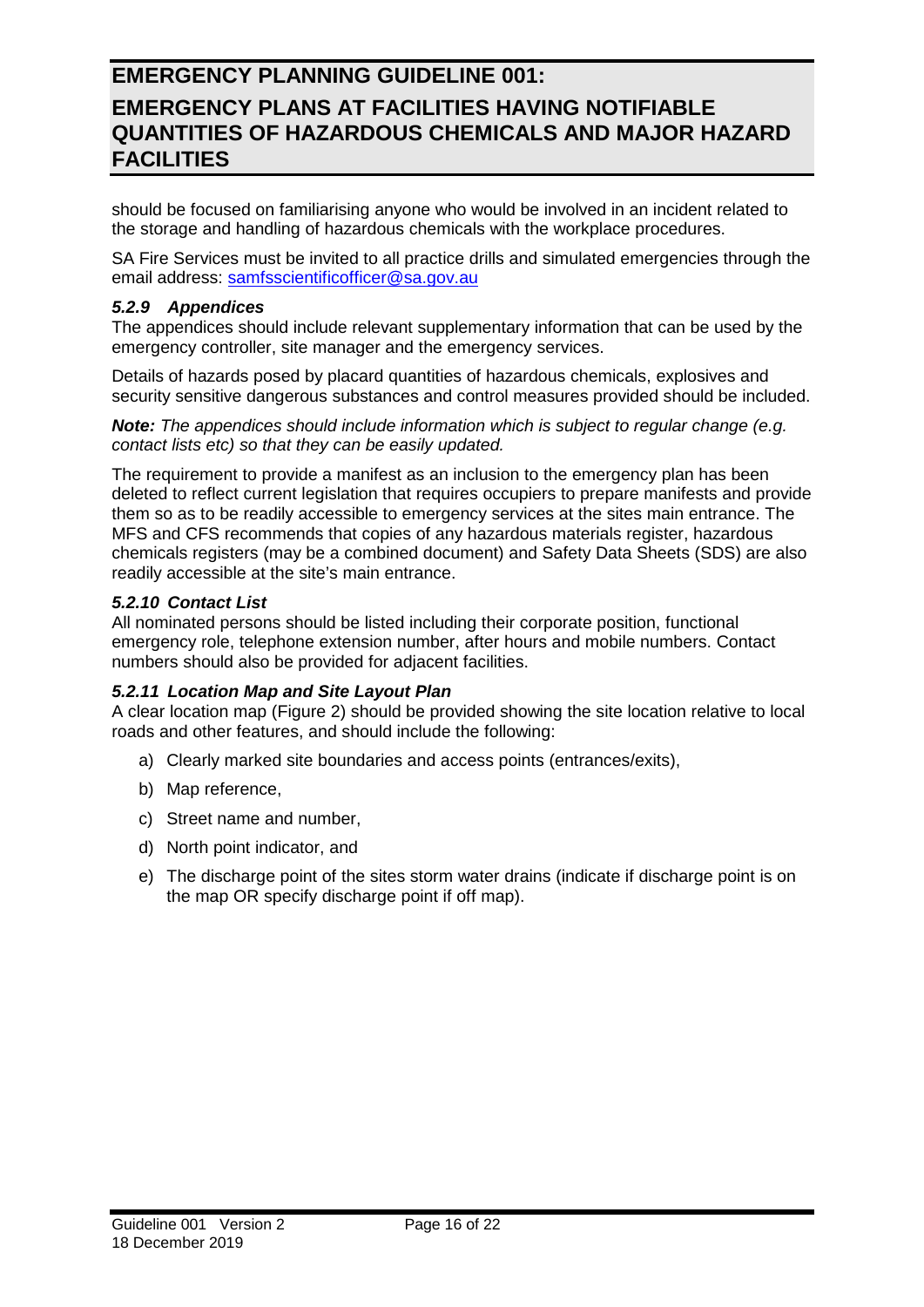

Figure 2: Sample Site Location Plan

A clear and unambiguous site layout plan (Figure 3), or series of plans, should be provided showing the layout and installed services of the site, and should include the following:

- 1. Be drawn to scale and show the direction of true north.
- 2. Include a legend that explains what any ID numbers and codes stand for.
- 3. Include a description of the activities carried out in adjoining sites or premises.
- 4. Show the location of hazardous chemicals stored in bulk and provide their identification details (for example "DGT 3")
- 5. Show the location of storage areas for packaged hazardous chemicals and IBCs and provide their identification details (for example "PS 3")
- 6. Show the location where hazardous chemicals are manufactured or generated on site and provide their identification details (for example "MA 2)
- 7. Show the areas which have been designated for chemicals that are "in transit" (for example "ITA 1")
- 8. Describe in words the location of things referred to in items 4-7 above (for example, "the chemicals at DGT 3 are located in the southern corner of the premises and can be reached by entering the main gate and heading south past DGT 4")
- 9. Show the site boundaries
- 10. Show the location of the main entrance and other places of entry to and exit from the workplace (including emergency exits)
- 11. Show any internal roadways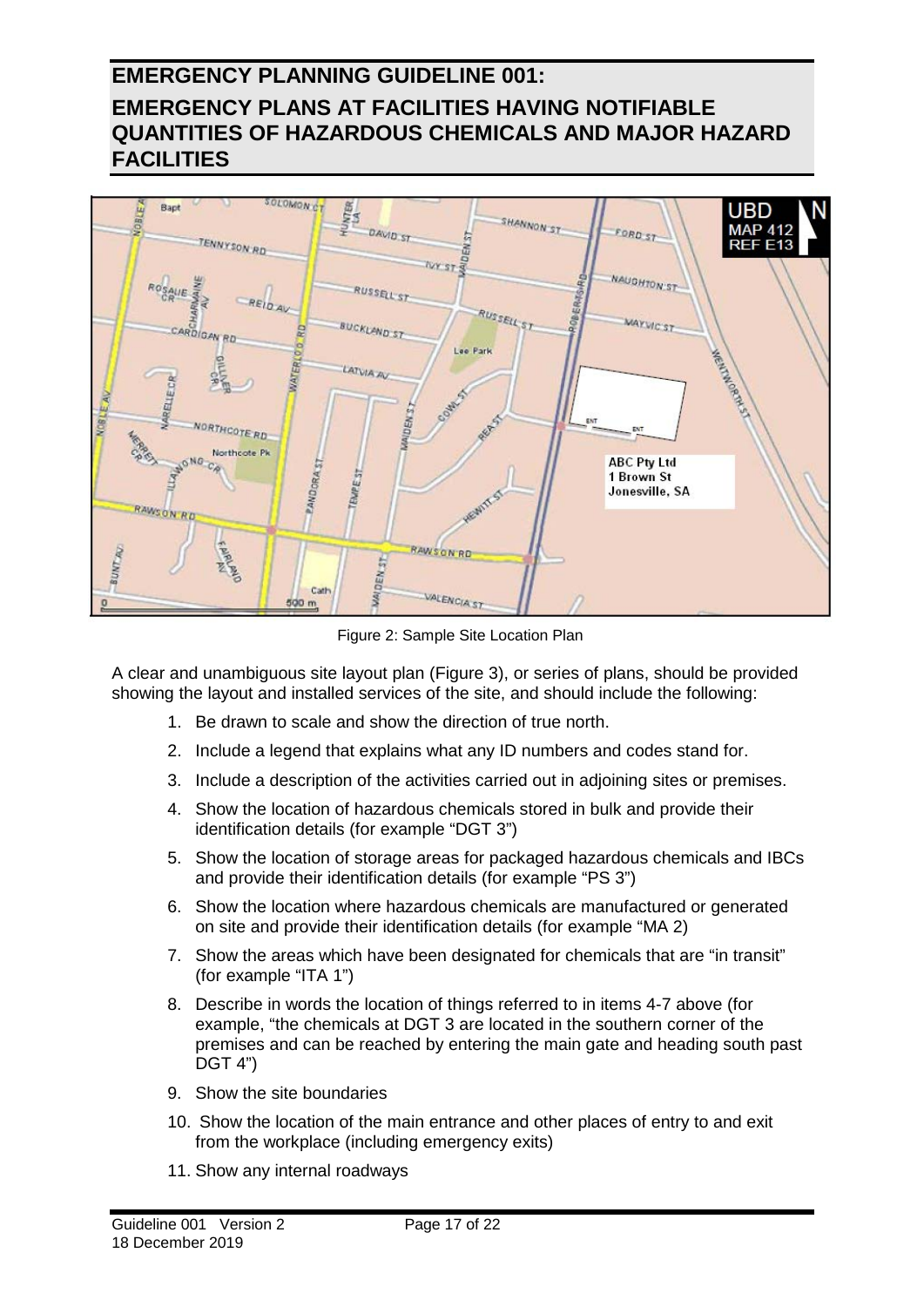- 12. Show the assembly and safe areas
- 13. Show all fire safety equipment (e.g. boosters, hydrants, sprinklers, fire hose reels, fire/emergency control centres, PPE for site personnel etc),
- 14. Show any essential site services, including fire services and isolation points for fuel, power, bunds, pipe work and stormwater (if applicable)
- 15. Show all drainage systems
- 16. Show where the manifest and emergency plan are located
- 17. Show and provide a description of adjoining workplaces, occupancies or sites (for example "car repair shop" and "furniture factory")
- 18. Show on the site map the location of all other buildings, amenities, fences, car parks and storage areas
- 19. Include the site name, address details, and the date the plan was prepared/revised
- 20. Include any surrounding or adjacent environmentally sensitive areas and watercourses
- 21. Include public street names adjacent to the premises and evacuation routes
- 22. Site topography

*Note: Site plans for large sites should include a grid reference system similar to street directories.*

To assist the emergency services, at least two additional separate laminated copies of the site layout plan/s should be kept with the emergency plan provided at the site's main entrance 'lock box' or in any 24 hour 7 day security gatehouse.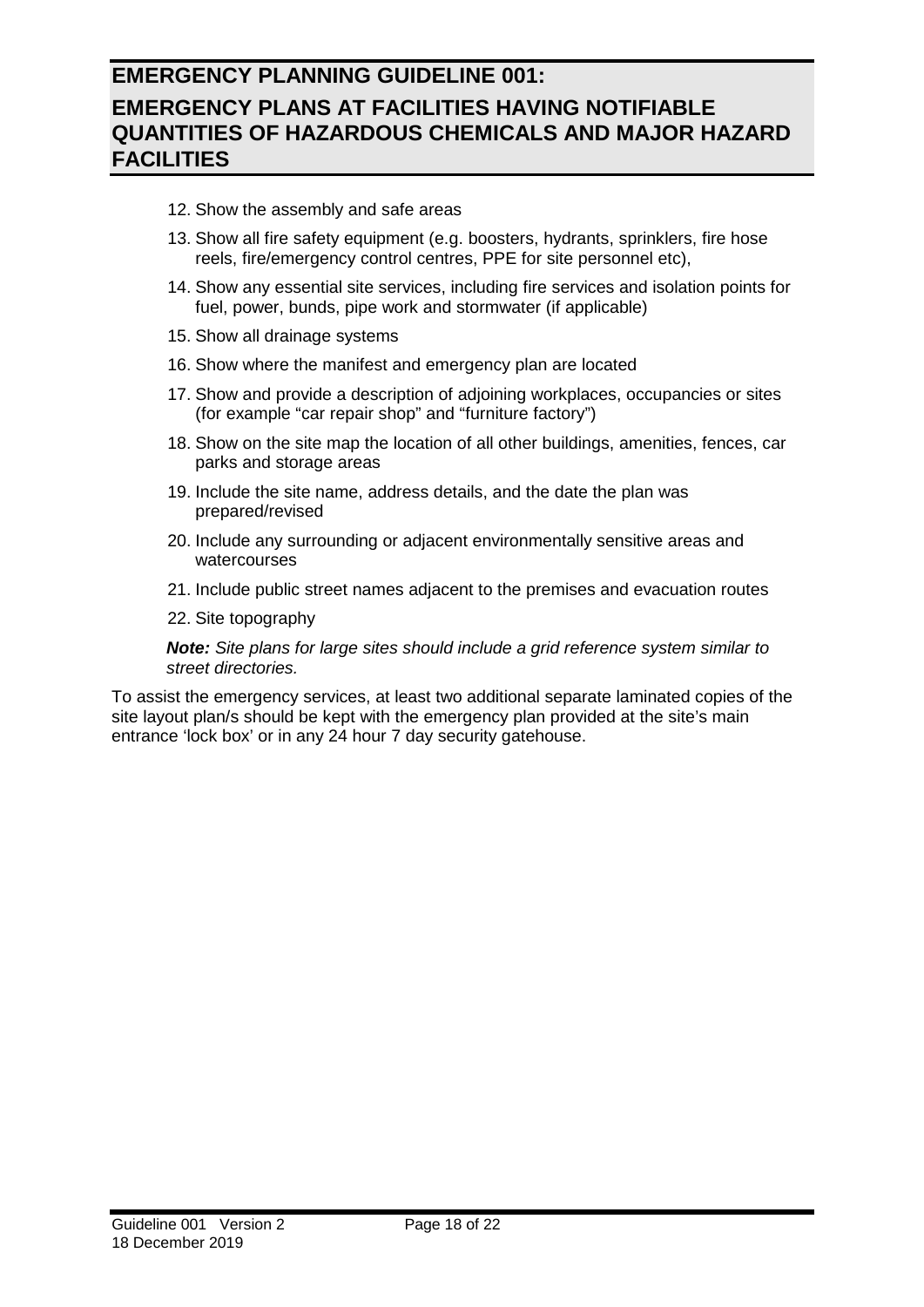

Figure 3: Sample Site Layout Plan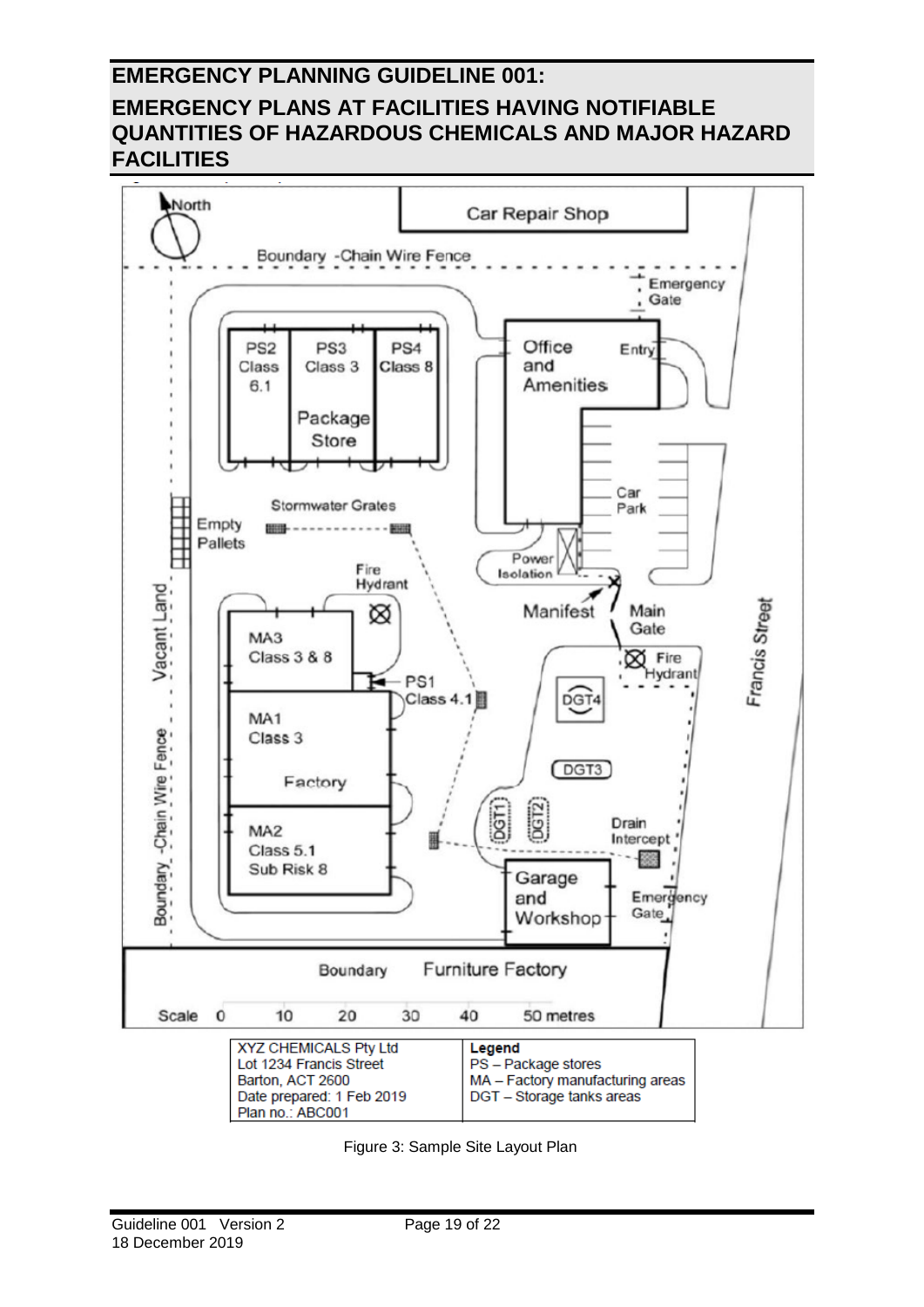### <span id="page-19-0"></span>**6 LOCATION OF EMERGENCY PLAN**

A copy of the emergency plan and ESIP is to be provided and kept easily accessible to the SA Fire Services at all times. The following are acceptable locations for the manifest:

- a) At the hydrant booster assembly if fitted
- b) At the main site entrance adjacent to the outer warning placard
- c) Inside the security gatehouse or similar if staffs 24 hours 7 days
- d) At alternative vehicular entrances adjacent to the outer warning placard (where provided)

The plans should be provided within a prominently labelled weather proofed container (e.g. a lock box), secured with a 003 lock if unauthorised access needs to be prevented.

The container should be readily identifiable and prominently labelled. The SA Fire Services prefer the container to be coloured red with white "Emergency Information" and "HAZMAT" lettering, minimum 40mm height, across the front of the container.

A full copy of the above documentation (emergency plan, ESIP, manifest, hazardous chemicals register and SDS) should be provided in any dedicated Emergency/Fire Control Centre. At larger sites, the MFS and CFS recommends, that as a minimum, a copy of the ESIP is provided at appropriate locations throughout the site e.g. within process control rooms or adjacent to locations where placards are required by the WHS Reg.

*Note: At sites where there may be security concerns regarding the provision of plans in a locked container on site (e.g. schools etc), application can be made for alternative locations or means to provide responding emergency services with copies.*

#### <span id="page-19-1"></span>**7 REFERENCES**

- *Emergency Plans Factsheet,* Safework Australia, 2012.
- *Explosives (Security Sensitive Ammonium Nitrate) Proclamation 2006,* Gazette 25.1.2006 p348, Adelaide, South Australia.
- *Guide for Major Hazard Facilities Emergency Plans,* Safework Australia, 2012.
- *Hazardous Chemical Register Template, Safework Australia, 2019.*
- *Hazardous Chemicals Example of a Site Plan, Safework Australia, 2019.*
- *Hazardous Chemicals Manifest Template, Safework Australia, 2019.*
- *Managing Risks of Hazardous Chemicals in the Workplace Code of Practice*, Safework Australia, 2018.
- *Work Health and Safety Bill,* South Australian Government, 2012, Adelaide South Australia.
- *Work Health and Safety Regulations (Draft)*, South Australian Government, April 2012, Adelaide South Australia.

#### <span id="page-19-2"></span>**8 FURTHER ASSISTANCE**

The development of an emergency plan by persons not familiar with hazardous chemicals hazards and consequences, and emergency planning in general may result in a deficient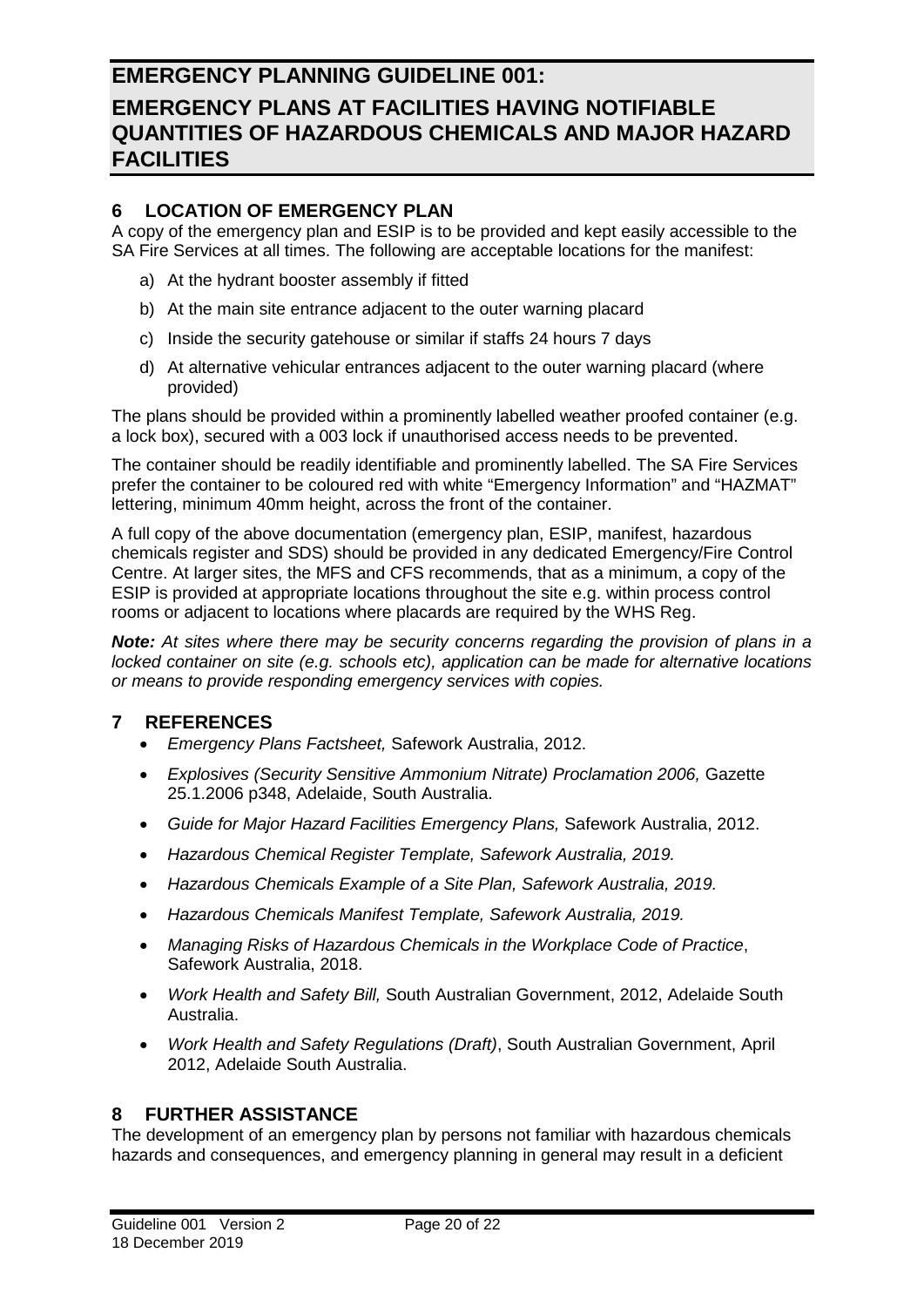emergency plan. Unfortunately, shortcomings in emergency plans may not become apparent until an emergency incident occurs.

If you are unfamiliar with the process of assessing hazardous chemicals hazards and risks, or not sure, that you will be able to develop a satisfactory document, the MFS and CFS recommends the services of a suitably qualified hazardous chemicals consultant be engaged to assist in the development of your emergency plan.

*Note: Many hazardous chemicals consultants are members of the Australian Institute of Dangerous Goods Consultants (see [http://www.aidgc.com/index.html\)](http://www.aidgc.com/index.html).*